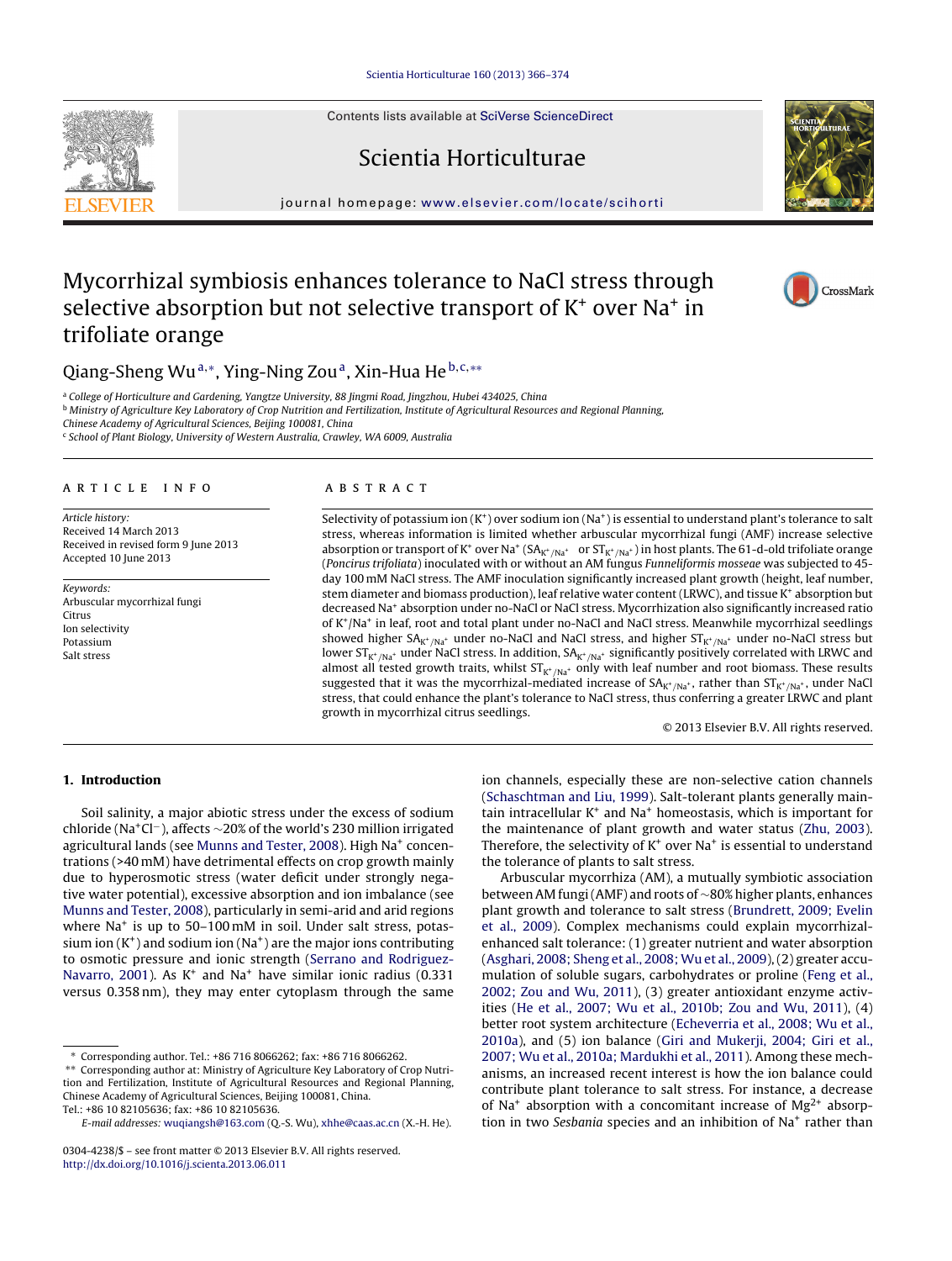Cl− absorption in wheat contributed to salt tolerance [\(Giri](#page-7-0) [and](#page-7-0) [Mukerji,](#page-7-0) [2004;](#page-7-0) [Mardukhi](#page-7-0) et [al.,](#page-7-0) [2011\).](#page-7-0) Under salt stress both  $Ca<sup>2+</sup>/Na<sup>+</sup>$  and Mg<sup>2+</sup>/Na<sup>+</sup> ratios were increased in the AM fungus Paraglomus occultum associated Citrus tangerine, whilst  $Ca^{2+}/Na^{+}$ was decreased but  $Mg^{2+}/Na^{2+}$  did not change at all in the AM fungus Funneliformis mosseae associated C. tangerine ([Wu](#page-8-0) et [al.,](#page-8-0) [2010a\).](#page-8-0) On the other hand, an elevated  $K^+/Na^+$  ratio also contributed to salt tolerance in the AM fungus Glomus fasciculatum associated Acacia nilotica plants ([Giri](#page-7-0) et [al.,](#page-7-0) [2007\).](#page-7-0) In contrast, under salt stress  $K^+/Na^+$  ratio was decreased in C. tangerine seedlings associated with F. mosseae or P. occultum ([Wu](#page-8-0) et [al.,](#page-8-0) [2010a\).](#page-8-0) In general, under NaCl stress, ion selectivity is characterized by selective absorption (SA) and selective transport (ST) of  $K^+$  over Na<sup>+</sup> [\(Roux](#page-7-0) et [al.,](#page-7-0) [2011\).](#page-7-0) Herein, the  $SA_{K^+/Na^+}$  value indicates the root ability to absorb  $K^+$ over Na<sup>+</sup>, while the  $ST_{K^+/Na^+}$  signifies the root ability to transport K+ over Na+ from root to leaf [\(Wu](#page-7-0) [and](#page-7-0) [Wang,](#page-7-0) [2012\).](#page-7-0) However, it is unclear whether the ionic balance of mycorrhizal plants under salt stress is ascribed to  $SA_{K^+/Na^+}$  or  $ST_{K^+/Na^+}$ .

Trifoliate orange (Poncirus trifoliata L. Raf.) is a close relative to Citrus and the most demanding citrus rootstock for the world's largest citrus plantation (2.4 million hectares in 2012) in China. The growth of trifoliate orange strongly depends on AM symbiosis but this plant is sensitive to NaCl stress ([Wu](#page-7-0) et [al.,](#page-7-0) [2009;](#page-7-0) [Sykes,](#page-7-0) [2011\).](#page-7-0) Recently salt stress derived from irrigation particularly in the citrus orchards and rootstock nurseries of coastal regions in China has become an increasing concern. Our previous studies have shown thatAMF colonization alleviated NaCl stress through greater antioxidant defense systems (catalase, ascorbate, and glutathione) and better root system architecture (total root length, root projected area, and root surface area) ([Wu](#page-8-0) et [al.,](#page-8-0) [2010a,b;](#page-8-0) [Zou](#page-8-0) [and](#page-8-0) [Wu,](#page-8-0) [2011\).](#page-8-0) However, information about the roles of AMF in the selectivity of  $K^+$  over Na<sup>+</sup> is limited under salt stress. The objectives of this study were therefore to address: (1) If AMF could enhance the selectivity of  $K^+$  over Na<sup>+</sup> under NaCl stress, and (2) If the enhanced selectivity of  $K^+$  over Na<sup>+</sup> could correlate with both the leaf relative water content(LRWC) and plant growth in the trifoliate orange. The expected outcomes might contribute to a better understanding of roles of mycorrhizal fungi in the plant ion selectivity and tolerance to NaCl stress.

### **2. Materials and methods**

### 2.1. Experimental design

There were four treatments: (1) non-mycorrhizal and no-NaCl stress control (AM−/NaCl−), (2) mycorrhizal and no-NaCl stress (AM+/NaCl−), (3) non-mycorrhizal and 100 mM NaCl stress (AM−/NaCl+), and (4) mycorrhizal and 100 mM NaCl stress (AM+/NaCl+). With a completely randomized arrangement, each treatment had four replicates or pots for a total of 16 pots. Plants in the pots were grown in a campus glasshouse at the Yangtze University, Jingzhou, Hubei, China (see below for growth conditions).

## 2.2. Fungal inoculum

The AMF F. mosseae (T. H. Nicolson & Gerd.) C. Walker & A. Schüßler (BGC XJ02, commercially from Beijing Academy of Agriculture and Forestry Sciences, China) was used since trifoliate orange had greater salt tolerance with this species than a range of other AM species [\(Zou](#page-8-0) [and](#page-8-0) [Wu,](#page-8-0) [2011\).](#page-8-0) The inoculums, propagated from spores of F. mosseae growing with 16-week-old Sorghum vulgare in pots (zeolite/river sand = 1/1, v/v; pH 8.8, 3.66 g organic matter, 0.96 mg Olsen-P and 720 mg potassium kg−<sup>1</sup> substrate), were a mixture of root segments, spores (30  $g^{-1}$  substrate), extraradical hyphae and substrates.

#### 2.3. Plant growth

Seeds of trifoliate orange were surface-sterilized for 10 min with 70% ethanol and sown in plastic pots (15 cm diameter  $\times$  16.5 cm height) containing 2.8 kg autoclaved growth media (soil/vermiculte/sphagnum =  $5/1/1$  (v/v/v); pH 6.3, 9.8 g organic matter, 121.4 mg available nitrogen, 17.71 mg Olsen phosphorus and 52.1 mg available potassium per kg growth media). The soil is classified as ferralsols (FAO soil classification system). Fifteen grams autoclaved or non-autoclaved F. mosseae inoculums were well mixed with growth substrates. To minimise differences in other microbial communities,  $2 \text{ mL}$  inoculum filtrates ( $25 \mu \text{m}$  filters) were added to each pot for the AMF treatments. Plants were grown in a plastic greenhouse from March 27 to July 11, 2010 under 576–869 µmol m<sup>-2</sup> s<sup>-1</sup> photo flux density, 18–35/14–30 °C (day/night) and 70–95% relative humidity. No external nutrients were supplied during the experiment.

Detrimental effects on plant growth are generally observed if Na<sup>+</sup> concentrations are over 40 mM, particularly in semi-arid and arid regions where  $Na<sup>+</sup>$  is up to 50–100 mM in soil (see [Munns](#page-7-0) [and](#page-7-0) [Tester,](#page-7-0) [2008\).](#page-7-0) Our preliminary study also showed a significant restriction of AM colonization in two-month-old trifoliate orange after 34 days of 100 mM NaCl stress ([Zou](#page-8-0) et [al.,](#page-8-0) [2013\).](#page-8-0) In parallel, in this study both AMF and non-AMF seedlings were subjected to 0 or 100 mM NaCl stress for 45 days after 61 days of AMF inoculation. To avoid osmotic shock and maintain salt strength during these 45 days of stress, seedlings were firstly gradually salinized by the gradient of 25 mM NaCl per day for 4 consecutive days to achieve 100 mM NaCl and then irrigated by 100 mM NaCl once every other 5 days till harvest.

#### 2.4. Variable analysis

Fresh fine root segments (1 cm) were cleared with 10% KOH, acidified with 1% HCl for 15 min, stained with 0.05% trypan blue in lactophenol (w/v) for 5 min, and stored in lactophenol ([Phillips](#page-7-0) [and](#page-7-0) [Hayman,](#page-7-0) [1970\).](#page-7-0) Percentage of root mycorrhizal colonization was the ratio of infected root length against total observed root length.

Oven-dried (75 $°C$  for 48 h) shoots, roots or growth media (randomized mixture) were grounded (0.9 mm) for  $Na<sup>+</sup>$  and  $K<sup>+</sup>$ determinations with an Atomic Absorption Spectrometer according to the company manual (AI 1200, Aurora Instruments Limited, Canada). The multiplication of tissue  $[K^+]$  or  $[Na^+]$  concentration by its biomass equalled to the amount of tissue K+ or Na+. Selective absorption (SA) and selective transport (ST) of  $K^+$  over Na<sup>+</sup> were expressed as follows ([Wu](#page-7-0) [and](#page-7-0) [Wang,](#page-7-0) [2012\):](#page-7-0)

$$
SA_{K^+/Na^+} = \frac{[K^+]/[Na^+]\,\text{in total plant}}{[K^+]/[Na^+]\,\text{in growth media}} \quad \text{and}
$$
\n
$$
ST_{K^+/Na^+} = \frac{[K^+]/[Na^+]\,\text{in leaf}}{[K^+]/[Na^+]\,\text{in root}}
$$

where  $[K^+]$  or  $[Na^+]$  in the total plant is the sum of  $[K^+]$  or  $[Na^+]$  in leaf and root.

Ratio of  $K^+/Na^+$  was calculated in terms of the  $K^+$  and Na<sup>+</sup> content.

Leaf relative water content (LRWC) was determined with the fourth fully expanded top leaf. Fresh leaves were immediately weighed before being immersed in distilled water for 24 h and then weighed again as saturated weight, and finally oven dried at 80 ◦C to constant weight. Calculation of LRWC was as follows [\(Bajji](#page-7-0) et [al.,](#page-7-0) [2001\):](#page-7-0)

$$
LRWC(\%) = \frac{fresh weight - dry weight}{saturated weight - dry weight} \times 100
$$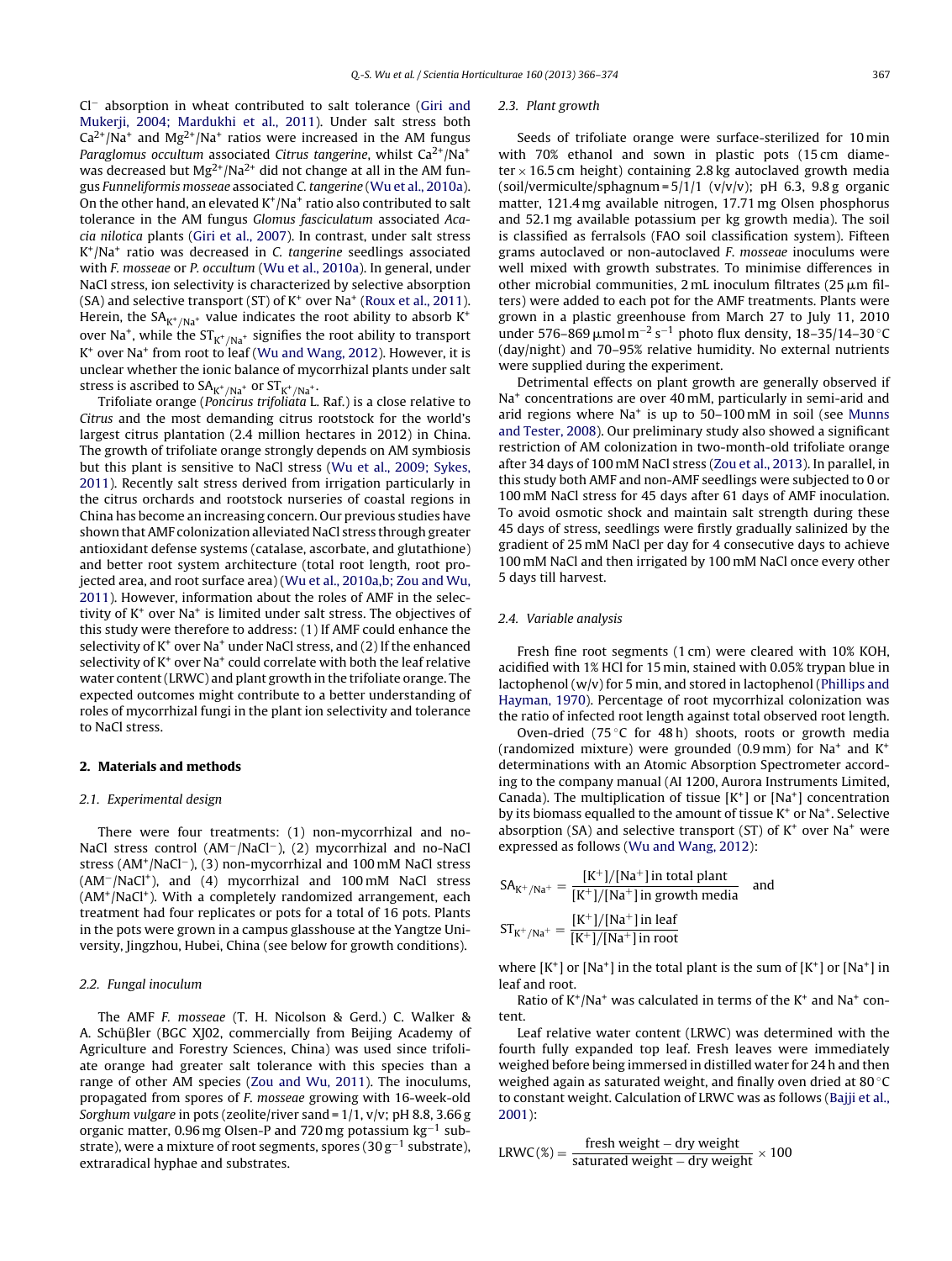## <span id="page-2-0"></span>2.5. Statistical analysis

Data (means  $\pm$  SE, n = 4) were subjected to two-way ANOVA with the SAS 8.1 for Windows 7. Percentage of mycorrhizal colonization and LRWC were arcsine-transformed prior to statistical analysis. Duncan's multiple range test  $(P < 0.05)$  was used to compare differences in means within treatments. The Correlation (CORR) Procedure was used to analyze the Pearson correlation coefficient  $(n = 16)$ .

# **3. Results**

# 3.1. Root mycorrhizal colonization and plant growth characteristics

Root mycorrhizal colonization varied from 32% to 40% and was significantly decreased by the 100 mM NaCl stress (Table 1). Plant heights, stem diameters, leaf numbers and tissue biomass production were significantly higher in mycorrhizal than non-mycorrhizal plants grown in no-NaCl and NaCl stress (Table 1). In contrast, NaCl stress significantly decreased plant height, leaf numbers and tissue biomass production in non-mycorrhizal plants, but not in mycorrhizal plants.

#### 3.2. Leaf relative water content (LRWC)

Compared with the non-AMF treatment, the AMF inoculation significantly increased LRWC, irrespectively of soil NaCl status (Fig. 1). Although the NaCl stress decreased LRWC, the differences were not significant, irrespectively of AM inoculation.

#### 3.3. Na<sup>+</sup> and  $K^+$  concentrations in leaf, root, and growth media

Soil salinity markedly increased Na<sup>+</sup> concentrations in leaf, root and growth media, regardless of the citrus seedlings inoculated with or without F, mosseae, and also significantly increased  $K^+$  concentrations in the AMF root and non-AMF growth media ([Fig.](#page-3-0) 2). Under no-NaCl stress, the AMF colonization significantly decreased Na<sup>+</sup> concentration only in leaf but not in root and growth media. On the other hand, the AMF colonization significantly increased K+ concentration in leaf and root but decreased that in growth media. Under the NaCl stress, AMF inoculated treatment decreased Na+ concentration in leaf and root by 31% and 50%, but increased  $K^+$  concentration in leaf and root by 13% and 60%, respectively. In addition, AMs significantly decreased  $K<sup>+</sup>$  concentration in growth media by 53% under the NaCl stress.



**Fig. 1.** Effects of Funneliformis mosseae inoculation and NaCl stress on leaf relative water content (LRWC) of four-month-old trifoliate orange (Poncirus trfioliata) seedlings. Data (means  $\pm$  SE, n = 4) followed by different letters above the bars between AMF treatments under a given salt stress (a, b) or between salt treatments under a given AMF inoculation (x, y). Abbreviations: AM−/NaCl−, non-mycorrhizal and no-NaCl stress control;AM+/NaCl−,mycorrhizal and no-NaCl stress;AM−/NaCl+, non-mycorrhizal and 100 mM NaCl stress; and AM<sup>+</sup>/NaCl<sup>+</sup>, mycorrhizal and 100 mM NaCl stress.

#### 3.4. Na<sup>+</sup> and  $K^+$  contents in leaf, root, and total plant

Under no-NaCl stress, AMF colonization did not affect Na+ contents in leaf, root, and total plant [\(Fig.](#page-4-0) 3). Under NaCl stress, compared to non-AMF treatment, effects of AMF colonization on Na<sup>+</sup> contents varied with plant tissues: significantly higher in leaf, significantly lower in root, but no differences in total plant [\(Fig.](#page-4-0) 3). Inoculation with AMF significantly increased  $K^+$  contents in leaf, root, and total plant, irrespectively of soil salt status ([Fig.](#page-4-0) 3).

## 3.5. Ratio of  $K^{\dagger}/Na^{\dagger}$  in leaf, root, and total plant

Ratio of  $K^+/Na^+$  in leaf, root, and total plant was significantly lower under NaCl stress than under no-NaCl stress, no matter whether the plants were inoculated with AMF ([Fig.](#page-5-0) 4). Compared with non-mycorrhizal seedlings, mycorrhizal seedlings presented significantly higher ratio of  $K^+/Na^+$  in leaf, root, and total plant, irrespectively of soil salt status [\(Fig.](#page-5-0) 4).

**Table 1**

Effects of NaCl stress and AMF (Funneliformis mosseae) inoculation on plant height, stem diameter, leaf numbers and tissue biomass production of four-month-old trifoliate orange (Poncirus trfioliata) seedlings.

| Treatment                          | Mycorrhizal colonization (%)             | Plant height (cm)                         | Stem diameter (cm)                             | Leaf number<br>per plant                  | Dry weight $(g)$                           |                                            |                                            |
|------------------------------------|------------------------------------------|-------------------------------------------|------------------------------------------------|-------------------------------------------|--------------------------------------------|--------------------------------------------|--------------------------------------------|
|                                    |                                          |                                           |                                                |                                           | Shoot                                      | Root                                       | Total                                      |
| $AM^-/NaCl^-$<br>$AM+/NaCl-$       | $0.0 \pm 0.0$ b.x<br>$40.0 \pm 2.7$ a.x  | $13.4 \pm 1.1$ b.x<br>$18.0 \pm 1.3$ a.x  | $0.244 \pm 0.008$ b.x<br>$0.270 \pm 0.004$ a.x | $12.5 \pm 0.8$ b.x<br>$16.4 \pm 0.7$ a.x  | $0.70 \pm 0.02$ b.x<br>$1.00 \pm 0.08$ a.x | $0.65 \pm 0.02$ b.x<br>$0.71 \pm 0.05$ a.x | $1.35 \pm 0.03$ b,x<br>$1.71 \pm 0.13$ a.x |
| $AM^-/NaCl^+$<br>$AM+/NaCl+$       | $0.0 \pm 0.0$ b.x<br>$31.8 \pm 2.3$ a, y | $11.0 \pm 1.1$ b, v<br>$17.5 \pm 1.2$ a,x | $0.235 \pm 0.012$ b.x<br>$0.260 \pm 0.008$ a.x | $10.8 \pm 1.2$ b.x<br>$14.5 \pm 0.9$ a, y | $0.54 \pm 0.07$ b.v<br>$1.11 \pm 0.10$ a,x | $0.43 \pm 0.03$ b.v<br>$0.57 \pm 0.03$ a.v | $0.98 \pm 0.07$ b, y<br>$1.68\pm0.12$ a,x  |
| <b>ANOVA</b><br>NaCl stress<br>AMF | **<br>**                                 | $\star$<br>**                             | **                                             | **<br>88                                  | <b>NS</b><br>**                            | 88<br>88                                   | 88<br>88                                   |
| NaCl stress $\times$ AMF           | **                                       | <b>NS</b>                                 | <b>NS</b>                                      | <b>NS</b>                                 | 88                                         | *                                          | 88                                         |

Data (means  $\pm$  SE, n = 4) followed by different letters indicate significant differences (P < 0.05) between AMF treatments under a given salt stress (a, b) or between salt treatments under a given AMF inoculation (x, y). NS-not significant. Abbreviations: AM<sup>-</sup>/NaCl<sup>-</sup>, non-mycorrhizal and no-NaCl stress control; AM<sup>+</sup>/NaCl<sup>-</sup>, mycorrhizal and no-NaCl stress; AM−/NaCl+, non-mycorrhizal and 100 mM NaCl stress; and AM+/NaCl+, mycorrhizal and 100 mM NaCl stress.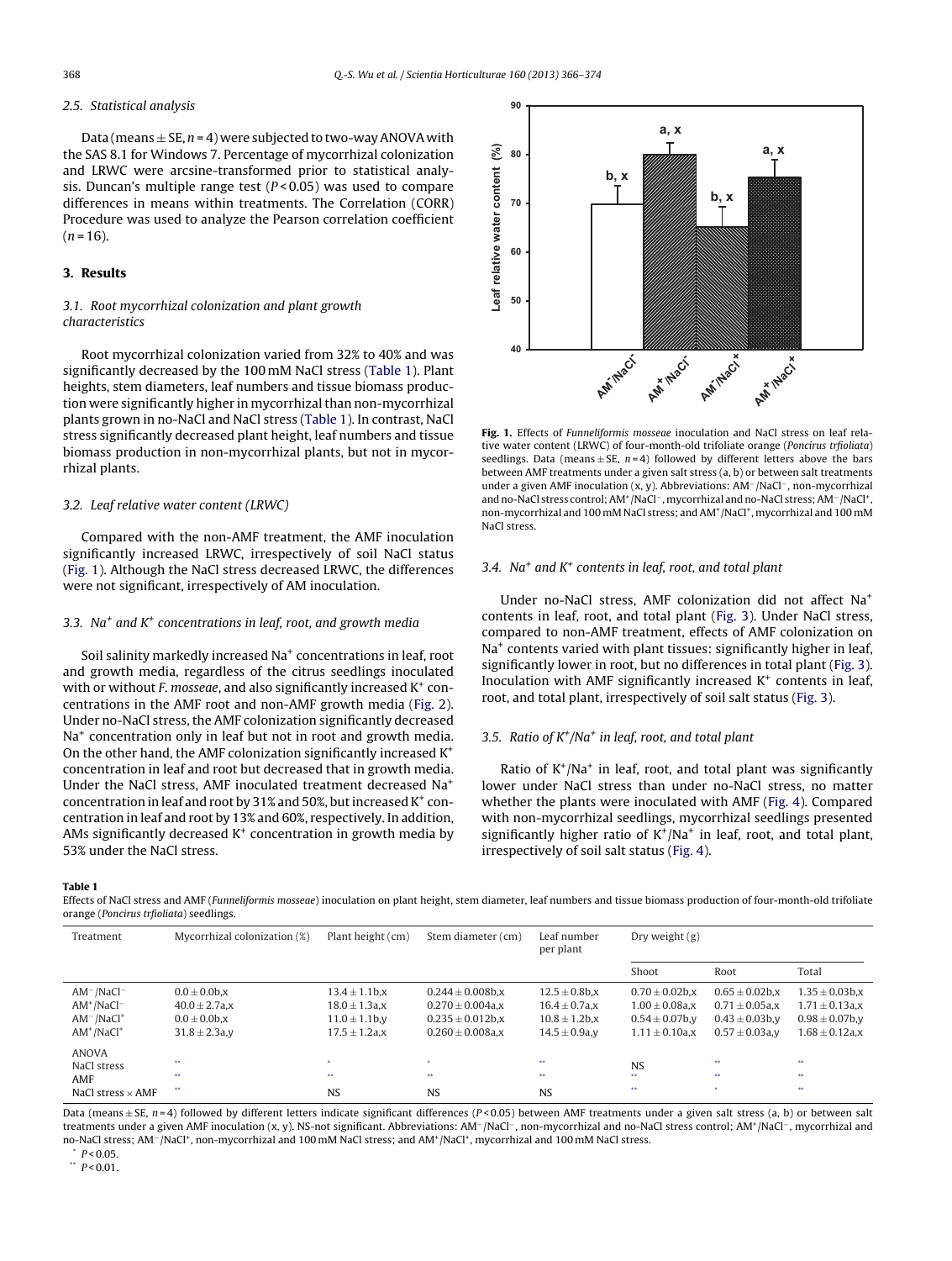<span id="page-3-0"></span>

Fig. 2. Effects of Funneliformis mosseae inoculation and NaCl stress on Na<sup>+</sup> and K<sup>+</sup> concentrations in leaf, root, and growth media of four-month-old trifoliate orange (Poncirus trfioliata) seedlings. Data (means  $\pm$  SE, n = 4) followed by different letters above the bars between AMF treatments under a given salt stress (a, b) or between salt treatments under a given AMF inoculation (x, y). Abbreviations: AM<sup>-</sup>/NaCl<sup>-</sup>, non-mycorrhizal and no-NaCl stress control; AM<sup>+</sup>/NaCl<sup>-</sup>, mycorrhizal and no-NaCl stress; AM<sup>-</sup>/NaCl<sup>+</sup>, non-mycorrhizal and 100 mM NaCl stress; and AM+/NaCl+, mycorrhizal and 100 mM NaCl stress.

#### 3.6. Selectivity of  $K^+$  over Na<sup>+</sup>

Soil salinity significantly decreased both  $SA_{K^+/Na^+}$  and  $ST_{K^+/Na^+}$ in the AMF and non-AMF seedlings [\(Fig.](#page-5-0) 5). The AMF inoculated treatment notably increase  $SA_{K^+/Na^+}$  under the no-NaCl stress by 89% and under NaCl stress by 401% higher, respectively, compared to the AMF non-inoculated control ([Fig.](#page-5-0) 5A). Inoculation with F. *mosseae* significantly increased  $ST_{K^+/Na^+}$  by 55% under no-NaCl stress but significantly decreased  $ST_{K^+/Na^+}$  by 48% under NaCl stress ([Fig.](#page-5-0) 5B).

## 3.7. Correlation of  $SA_{K^+/Na^+}$  or  $ST_{K^+/Na^+}$  with growth variables or LRWC

The Pearson correlation analysis showed that  $SA_{K^+/Na^+}$  was highly positively correlated with plant height [\(Fig.](#page-6-0) 6A), stem diameter [\(Fig.](#page-6-0) 6C), leaf number [\(Fig.](#page-6-0) 6E), root dry weight ([Fig.](#page-6-0) 6I), total dry weight [\(Fig.](#page-6-0) 6K), and LRWC ([Fig.](#page-6-0) 6M), but not with shoot dry weight ([Fig.](#page-6-0) 6G). In contrast,  $ST_{K^+/Na^+}$  was highly positively correlated with leaf number ([Fig.](#page-6-0) 6F) and root dry weight [\(Fig.](#page-6-0) 6J) only, but not with plant height ([Fig.](#page-6-0) 6B), stem diameter ([Fig.](#page-6-0) 6D), shoot dry weight ([Fig.](#page-6-0) 6H), total dry weight ([Fig.](#page-6-0) 6L), and LRWC ([Fig.](#page-6-0) 6N).

## **4. Discussion**

## 4.1. NaCl stress restricted plant growth and root mycorrhizal colonization

In general, soil salinity affects not only host plants but also AM fungi [\(Murkute](#page-7-0) et [al.,](#page-7-0) [2006;](#page-7-0) [Evelin](#page-7-0) et [al.,](#page-7-0) [2009\).](#page-7-0) The present study showed that 100 mM NaCl stress had negative effects on plant growth and mycorrhizal colonization [\(Table](#page-2-0) 1). This is supported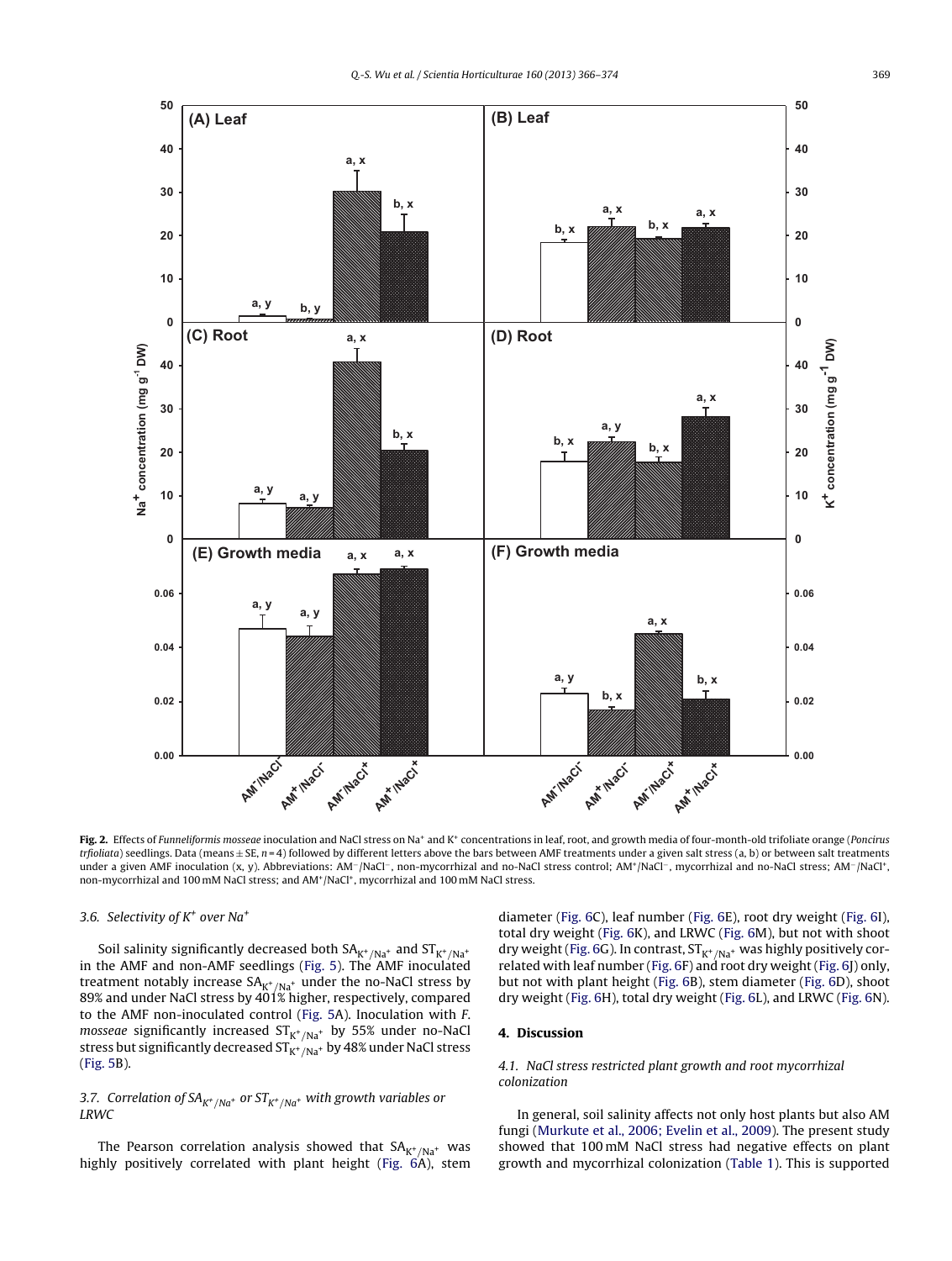<span id="page-4-0"></span>

Fig. 3. Effects of Funneliformis mosseae inoculation and NaCl stress on Na<sup>+</sup> and K<sup>+</sup> contents in leaf, root, and total plant of four-month-old trifoliate orange (Poncirus trfioliata) seedlings. Data (means ± SE, n = 4) followed by different letters above the bars between AMF treatments under a given salt stress (a, b) or between salt treatments under a given AMF inoculation (x, y). Abbreviations: AM<sup>-</sup>/NaCl<sup>-</sup>, non-mycorrhizal and no-NaCl stress control; AM<sup>+</sup>/NaCl<sup>-</sup>, mycorrhizal and no-NaCl stress; AM<sup>-</sup>/NaCl<sup>+</sup>, non-mycorrhizal and 100 mM NaCl stress; and AM<sup>+</sup>/NaCl<sup>+</sup>, mycorrhizal and 100 mM NaCl stress.

by our previous study on F. mosseae colonized C. tangerine ([Wu](#page-8-0) et [al.,](#page-8-0) [2010a\).](#page-8-0) The negative effect of NaCl stress on root mycorrhizal colonization may be due to the inhibition of both spore germination and hyphal growth [\(McMillen](#page-7-0) et [al.,](#page-7-0) [1998;](#page-7-0) [Juniper](#page-7-0) [and](#page-7-0) [Abbott,](#page-7-0) [2006\).](#page-7-0) Meanwhile, the inoculation with F. mosseae increased the plant growth variables under NaCl stress than under no-NaCl stress ([Table](#page-2-0) 1), suggesting that trifoliate orange plants might be more dependent on mycorrhizal symbiosis under NaCl stress than under no-NaCl stress [\(Wu](#page-7-0) et [al.,](#page-7-0) [2009\).](#page-7-0)

## 4.2. Mycorrhizal inoculation decreased tissue  $Na<sup>+</sup>$  but increased K+ under NaCl stress

As a toxic monovalent cation, Na<sup>+</sup> not only injures plant cells but also degrades soil structures ([Moghaieb](#page-7-0) et [al.,](#page-7-0) [2004\).](#page-7-0) As a major cationic inorganic nutrient and an osmotic regulator,  $K^+$  is essential

to plant cells. Both Na<sup>+</sup> and K<sup>+</sup> have a similar physicochemical structure, whilst  $Na<sup>+</sup>$  can compete  $K<sup>+</sup>$  at transport sites in the symplast or at K+ binding sites in the cytoplasm [\(Maathuis](#page-7-0) [and](#page-7-0) [Amtmann,](#page-7-0) [1999\).](#page-7-0) Therefore, NaCl stress often triggers a reduction of K<sup>+</sup> absorption, along with an increase of Na+ accumulation in plant tissues, thereby leading to an imbalance of  $K^+/Na^+$  ([Nedjimi](#page-7-0) [and](#page-7-0) [Daoud,](#page-7-0) [2009\).](#page-7-0) In the present study, the AMF inoculated treatment showed a significant increase of  $K^+$  but a significant decrease of Na<sup>+</sup> concentration or content in leaf and root, compared to the non-AMF treatment ([Figs.](#page-3-0) 2 and 3). Similar results were also found by studies with A. nilotica, C. tangerine, Sesbania aegyptiaca and Sesbania grandiflora ([Giri](#page-7-0) [and](#page-7-0) [Mukerji,](#page-7-0) [2004;](#page-7-0) [Giri](#page-7-0) et [al.,](#page-7-0) [2007;](#page-7-0) [Wu](#page-7-0) et [al.,](#page-7-0) [2010a\).](#page-7-0) The AMF colonization induced significantly higher  $K^+$  and lower Na<sup>+</sup> concentration than the non-AMF control under NaCl stress, suggesting a preferential loading of  $K^+$  rather than of Na<sup>+</sup> into the root xylem of the stressed AM plants ([Hu](#page-7-0) [and](#page-7-0) [Schmidhalter,](#page-7-0) [2005\).](#page-7-0)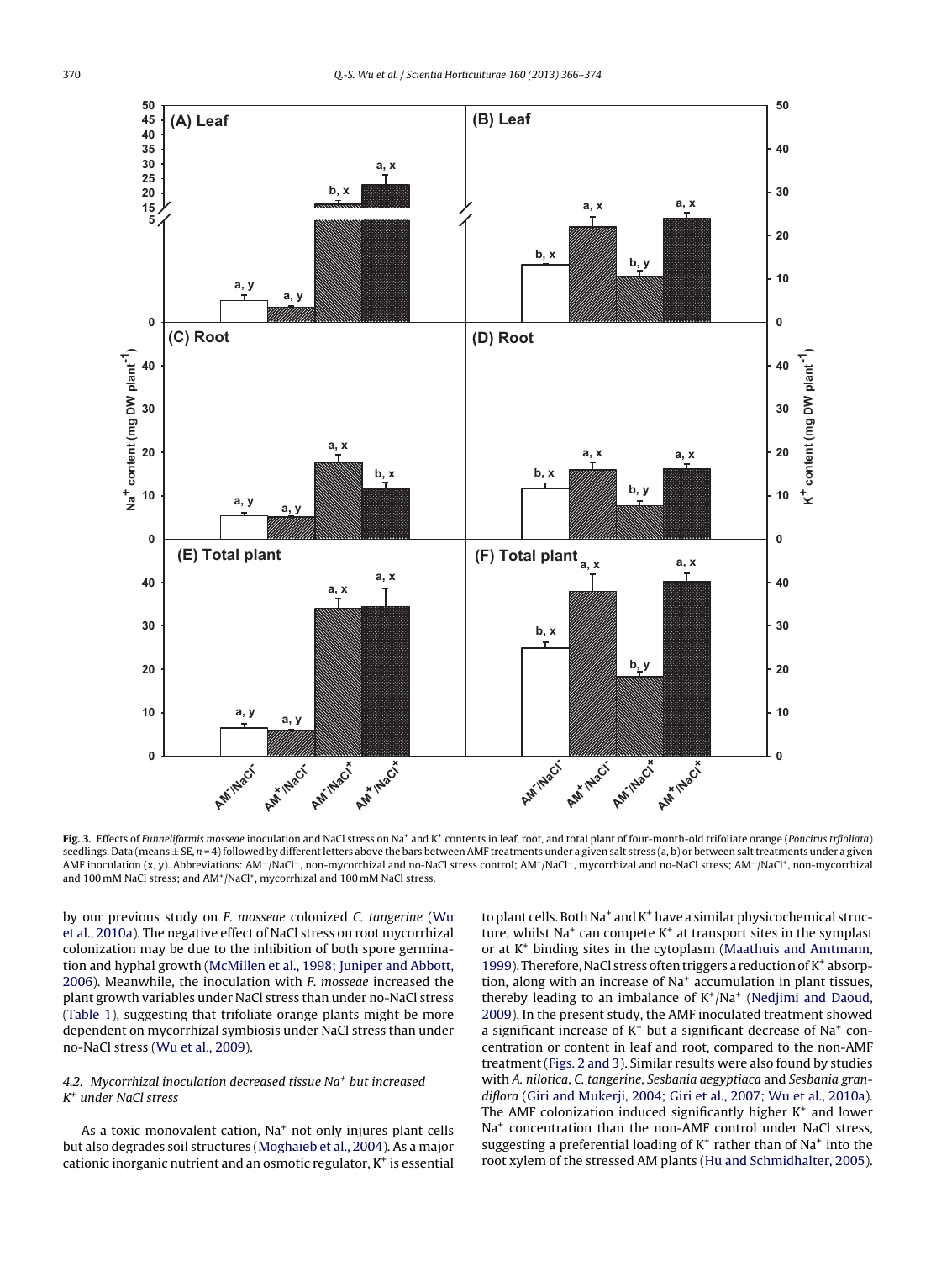<span id="page-5-0"></span>

Fig. 4. Effects of Funneliformis mosseae inoculation and NaCl stress on K<sup>+</sup>/Na<sup>+</sup> ratio in leaf, root, and total plant of four-month-old trifoliate orange (Poncirus trfioliata) seedlings. Data (means  $\pm$  SE,  $n = 4$ ) followed by different letters above the bars between AMF treatments under a given salt stress (a, b) or between salt treatments under a given AMF inoculation (x, y). Abbreviations: AM−/NaCl−, non-mycorrhizal and no-NaCl stress control;AM+/NaCl−,mycorrhizal and no-NaCl stress;AM−/NaCl+, non-mycorrhizal and 100 mM NaCl stress; and AM<sup>+</sup>/NaCl<sup>+</sup>, mycorrhizal and 100 mM NaCl stress.

As a result, it is reasonable that the roots of the NaCl-stressed AMF seedlings exhibited higher  $K^+/Na^+$  ratio than those of the NaCl-stressed non-AMF seedlings (Fig. 4B). However, no significant differences of  $K^+/Na^+$  ratio were observed between the no-NaCl stressed leaves inoculated with or without AMF (Fig. 4A), indicating that  $K^+$  could accumulate more from substrates to roots, but might not able to transport more K<sup>+</sup> from roots to leaves. More accumulation of  $K^+$  in the AM plants is vital for cytosolic enzymatic activities and for maintaining an appropriate osmotic pressure and membrane potential for cell regulation ([Serrano](#page-7-0) [and](#page-7-0) [Rodriguez-Navarro,](#page-7-0)



**Fig. 5.** Effects of Funneliformis mosseae inoculation and NaCl stress on selective absorption of K<sup>+</sup> over Na<sup>+</sup> (SA<sub>K<sup>+</sup>/Na<sup>+</sup>) and selective transport of K<sup>+</sup> over Na<sup>+</sup> (ST<sub>K<sup>+</sup>/Na<sup>+</sup>)</sub></sub> of four-month-old trifoliate orange (*Poncirus trfioliata*) seedlings. Data (means  $\pm$  SE,  $n = 4$ ) followed by different letters above the bars between AMF treatments under a given salt stress (a, b) or between salt treatments under a given AMF inoculation (x, y): AM−/NaCl−, non-mycorrhizal and no-NaCl stress control; AM+/NaCl−, mycorrhizal and no-NaCl stress; AM−/NaCl+, non-mycorrhizal and 100 mM NaCl stress; and AM+/NaCl+, mycorrhizal and 100 mM NaCl stress.

[2001;](#page-7-0) [Zhu,](#page-7-0) [2003\),](#page-7-0) thereby benefiting the mycorrhizal plants to tolerate NaCl stress.

4.3. Mycorrhizal plants showed higher selective absorption and lower selective transport of  $K^+$  over Na<sup>+</sup> under NaCl stress

Since  $Na<sup>+</sup>$  competes with  $K<sup>+</sup>$  at transport sites and binding sites [\(Maathuis](#page-7-0) [and](#page-7-0) [Amtmann,](#page-7-0) [1999\),](#page-7-0) selectivity of  $K^+$  over Na<sup>+</sup> is very important for plants to tolerate NaCl stress. A higher  $SA_{K^+/Na^+}$  value indicates stronger ability to absorb  $K^+$  over Na<sup>+</sup> from substrate to root ([Wu](#page-7-0) [and](#page-7-0) [Wang,](#page-7-0) [2012\).](#page-7-0) Our study indicated that  $SA_{K^+/Na^+}$ was significantly higher in the AMF seedlings than in the non-AMF seedlings under no-NaCl and NaCl stress (Fig. 5A), implying that AMs might enhance  $K^+$  absorption but decreased Na<sup>+</sup> absorption from growth media to roots under NaCl stress.As reported by [Evelin](#page-7-0) et [al.](#page-7-0) [\(2009\),](#page-7-0) mycorrhizal symbiosis may stimulate the host root to select more  $K^+$  over Na<sup>+</sup> for maintaining ionic balance of the cytoplasm or preventing Na<sup>+</sup> influx.

A greater  $ST_{K^+/Na^+}$  indicates a stronger ability to transport  $K^+$ over Na<sup>+</sup> from root to leaf ([Wu](#page-7-0) [and](#page-7-0) [Wang,](#page-7-0) [2012\).](#page-7-0) The present study showed that the F. mosseae inoculation significantly increased  $ST_{K^+/Na^+}$  under no-NaCl stress but decreased  $ST_{K^+/Na^+}$  under NaCl stress (Fig. 5B), implying that mycorrhizal effect on  $ST_{K^+/Na^+}$  might be related to salt status. A lower  $ST_{K^+/Na^+}$  in the NaCl-stressed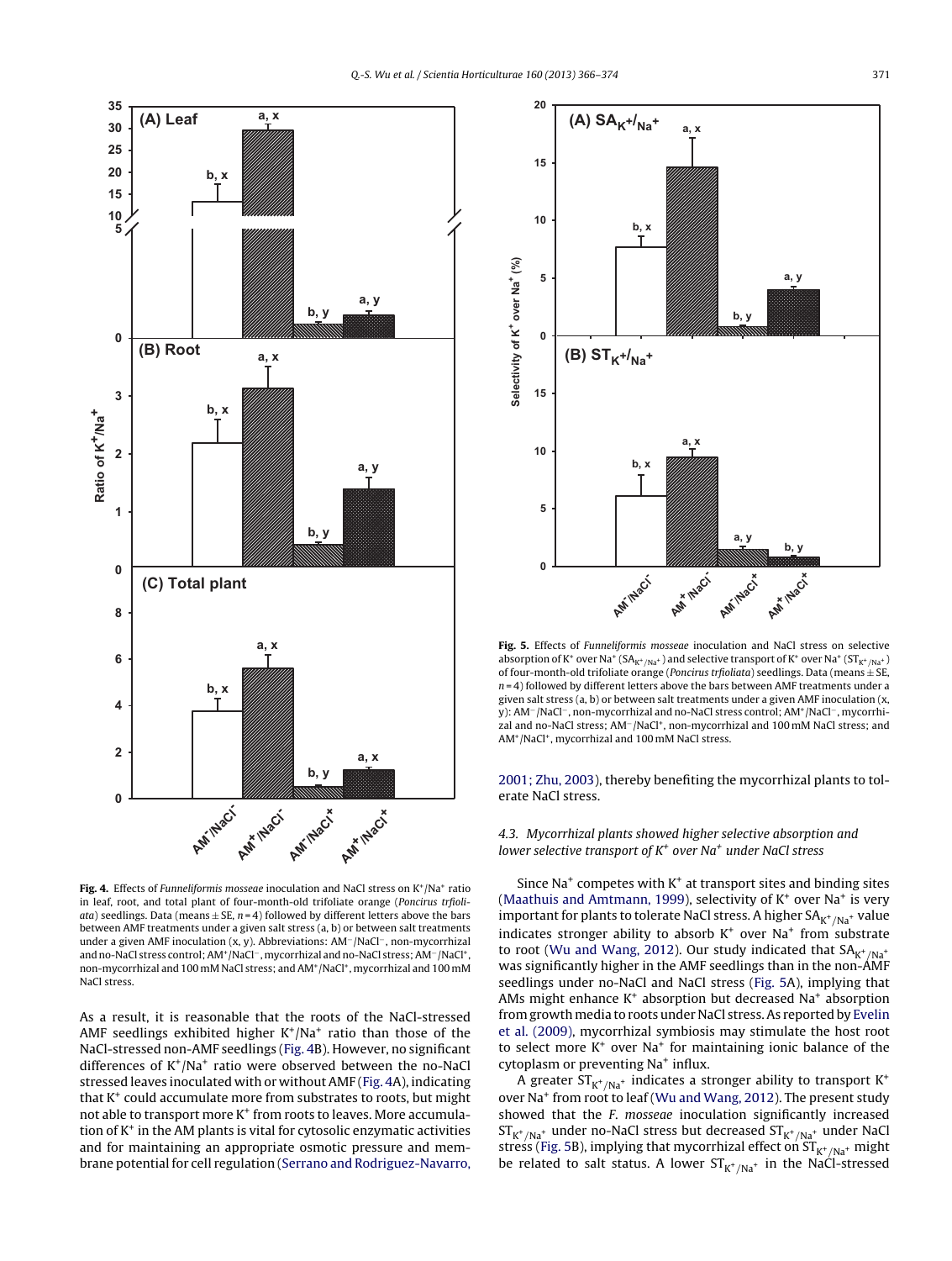<span id="page-6-0"></span>

**Fig. 6.** Linear regression between selective absorption of K\* over Na\* (SA<sub>K\*/Na\*</sub>) or selective transport of K\* over Na\* (ST<sub>K\*/Na\*</sub>) and plant growth properties or leaf relative<br>water content (LRWC) of four-month-old tr AM+/NaCl−, mycorrhizal and no-NaCl stress; AM−/NaCl+, non-mycorrhizal and 100 mM NaCl stress; and AM+/NaCl+, mycorrhizal and 100 mM NaCl stress.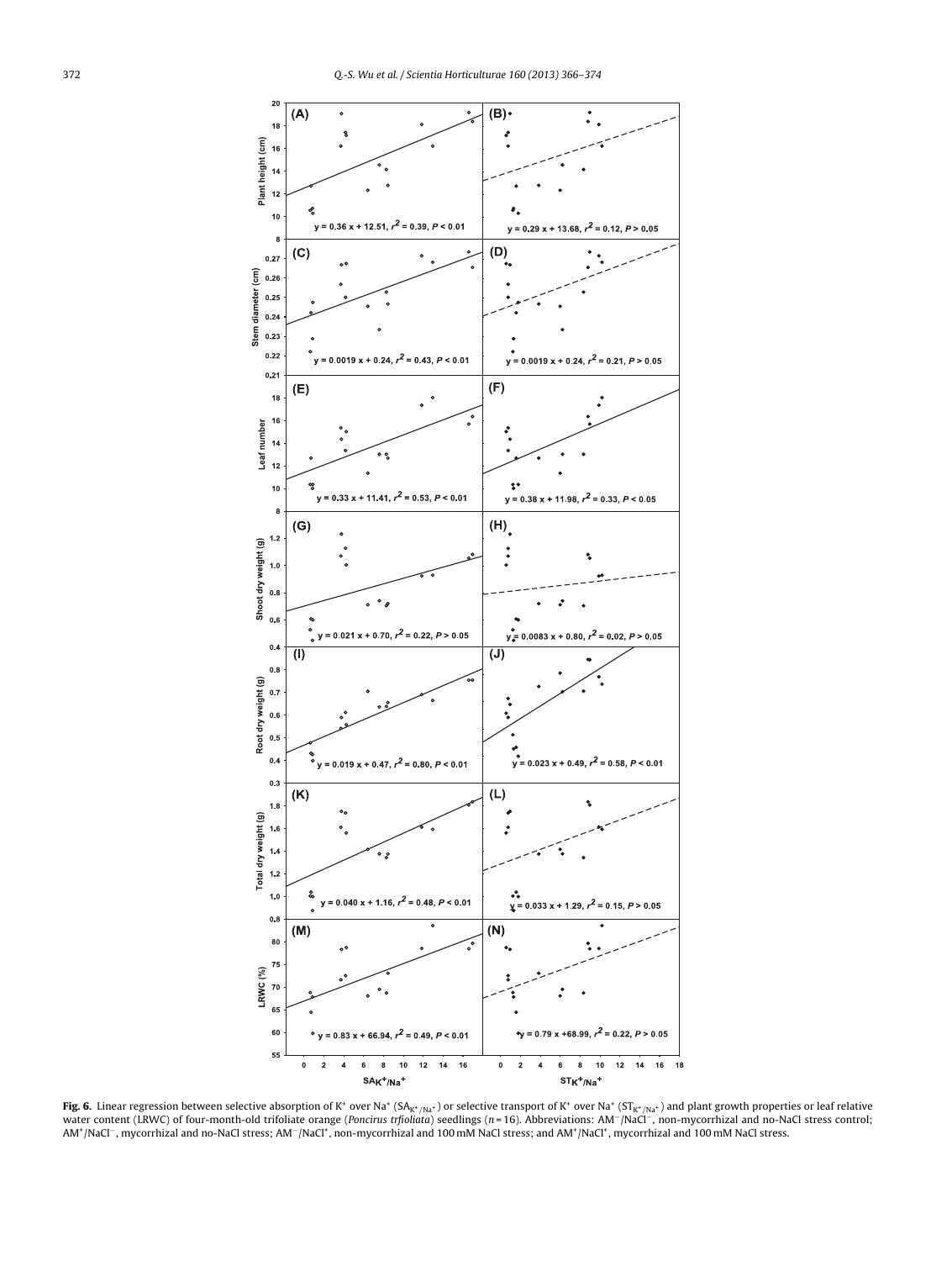<span id="page-7-0"></span>mycorrhizal seedlings suggests that mycorrhizal plants may transport lower  $K^+$  or higher Na<sup>+</sup> from root to leaf to compete with Na<sup>+</sup> under NaCl stress. Tissue Na<sup>+</sup> and K<sup>+</sup> distribution pattern also indicated that the mycorrhizal roots accumulated 34% plant total Na+ and  $40\%$  plant total K<sup>+</sup>, whereas the non-mycorrhizal roots accumulated 52% plant total Na<sup>+</sup> and 42% plant total  $K^+$  under NaCl stress ([Fig.](#page-4-0) 3). Interestingly, under NaCl stress AMF colonization did not affect Na+ accumulation in the total plant as a result of a significant decrease of root Na+ but a significant increase of leaf Na+ content ([Fig.](#page-4-0) 3). These results suggested that AMs did not alter the total amount of Na<sup>+</sup> absorption but strengthened transport of Na<sup>+</sup> from root to leaf.

## 4.4. Selective absorption of  $K^+$  over Na<sup>+</sup>, rather than selective transport of  $K^+$  over Na<sup>+</sup>, is important in improving both leaf water retention and plant growth

In the present study, mycorrhizal seedlings showed significantly higher LRWC than non-mycorrhizal seedlings grown in either no-NaCl or NaCl stress [\(Fig.](#page-2-0) 1), suggesting that F. mosseae improved the water absorption of mycorhizal trifoliate orange, which was also seen in F. mosseae colonized peanut (Al-Khaliel, 2010), pepper (Cekic et al., 2012), and trifoliate orange [\(Zou](#page-8-0) [and](#page-8-0) [Wu,](#page-8-0) [2011\).](#page-8-0) Our results also showed that SA $_{\rm K^+/Na^+}$ , not ST $_{\rm K^+/Na^+}$ , was highly positively correlated with LRWC [\(Fig.](#page-6-0) 6M). An improved water availability of mycorrhizal plants from higher  $SA_{K^+/Na^+}$ , but not from  $ST_{K^+/Na^+}$ , might result in an improved root hydraulic conductivity, greater root system architecture, and higher stomatal conductance and photosynthetic rate (Jahromi et al., 2008; Kapoor et al., 2008; Wu et al., 2010a). In addition,  $SA_{K^+/Na^+}$  was also highly positively correlated with plant height ([Fig.](#page-6-0) 6A), stem diameter ([Fig.](#page-6-0) 6C), leaf number ([Fig.](#page-6-0) 6E), root dry weight [\(Fig.](#page-6-0) 6I), and total dry weight [\(Fig.](#page-6-0) 6K), whilst  $\mathrm{ST}_{\mathrm{K}^+/\mathrm{Na}^+}$  was only significantly positively correlated with leaf number ([Fig.](#page-6-0) 6F) and root dry weight ([Fig.](#page-6-0) 6J). Taken together, we concluded that  $SA_{K^+/Na^+}$ , rather than  $ST_{K^+/Na^+}$ , might be important in improving both leaf water status and plant growth.

### **5. Conclusion**

In short, mycorrhizal colonization by F. mosseae improved tissue LRWC and plant growth of trifoliate orange seedlings under no-NaCl and NaCl stress. Leaf and root Na+ concentrations and amounts under NaCl stress were significantly lower, whilst leaf and root  $K^+$  concentrations and amounts under both no-NaCl and NaCl stress were significantly higher, in mycorrhizal than in non-mycorrhizal seedlings. Furthermore, F. mosseae inoculated seedlings exhibited significantly higher  $K^+/Na^+$  ratio in roots but not in leaves, and higher  $SA_{K^+/Na^+}$ , but not  $ST_{K^+/Na^+}$ , under NaCl stress. Both leaf water retention and plant growth under mycorrhization were positively correlated with  $SA_{K^+/Na^+}$ , but not with  $ST_{K^+/Na^+}$ . All these results demonstrate that mycorrhizal trifoliate orange seedlings may have greater ability to tolerate NaCl stress than their non-mycorrhizal counterparts through  $SA_{K^+/Na^+}$  but not  $ST_{K^+/Na^+}.$ 

#### **Acknowledgements**

This study was supported by the National Natural Science Foundation of China (31101513), the Key Project of Chinese Ministry of Education (211107), the Key Project of Natural Science Foundation of Hubei Province (2012FFA001), and the Science-Technology Research Project of Hubei Provincial Department of Education, China (Q20111301).

#### **References**

- Al-Khaliel, A.S., 2010. [Effect](http://refhub.elsevier.com/S0304-4238(13)00297-5/sbref0005) [of](http://refhub.elsevier.com/S0304-4238(13)00297-5/sbref0005) [salinity](http://refhub.elsevier.com/S0304-4238(13)00297-5/sbref0005) [stress](http://refhub.elsevier.com/S0304-4238(13)00297-5/sbref0005) [on](http://refhub.elsevier.com/S0304-4238(13)00297-5/sbref0005) [mycorrhizal](http://refhub.elsevier.com/S0304-4238(13)00297-5/sbref0005) [association](http://refhub.elsevier.com/S0304-4238(13)00297-5/sbref0005) [and](http://refhub.elsevier.com/S0304-4238(13)00297-5/sbref0005) [growth](http://refhub.elsevier.com/S0304-4238(13)00297-5/sbref0005) [response](http://refhub.elsevier.com/S0304-4238(13)00297-5/sbref0005) [of](http://refhub.elsevier.com/S0304-4238(13)00297-5/sbref0005) [peanut](http://refhub.elsevier.com/S0304-4238(13)00297-5/sbref0005) [infected](http://refhub.elsevier.com/S0304-4238(13)00297-5/sbref0005) [by](http://refhub.elsevier.com/S0304-4238(13)00297-5/sbref0005) [Glomus](http://refhub.elsevier.com/S0304-4238(13)00297-5/sbref0005) [mosseae](http://refhub.elsevier.com/S0304-4238(13)00297-5/sbref0005)[.](http://refhub.elsevier.com/S0304-4238(13)00297-5/sbref0005) [Plant](http://refhub.elsevier.com/S0304-4238(13)00297-5/sbref0005) [Soil](http://refhub.elsevier.com/S0304-4238(13)00297-5/sbref0005) [Environ.](http://refhub.elsevier.com/S0304-4238(13)00297-5/sbref0005) [56,](http://refhub.elsevier.com/S0304-4238(13)00297-5/sbref0005) [318–324.](http://refhub.elsevier.com/S0304-4238(13)00297-5/sbref0005)
- Asghari, H.R., 2008. [Vesicular-arbuscular](http://refhub.elsevier.com/S0304-4238(13)00297-5/sbref0010) [\(VA\)](http://refhub.elsevier.com/S0304-4238(13)00297-5/sbref0010) [mycorrhizae](http://refhub.elsevier.com/S0304-4238(13)00297-5/sbref0010) [improve](http://refhub.elsevier.com/S0304-4238(13)00297-5/sbref0010) [salinity](http://refhub.elsevier.com/S0304-4238(13)00297-5/sbref0010) [toler](http://refhub.elsevier.com/S0304-4238(13)00297-5/sbref0010)[ance](http://refhub.elsevier.com/S0304-4238(13)00297-5/sbref0010) [in](http://refhub.elsevier.com/S0304-4238(13)00297-5/sbref0010) [pre-inoculation](http://refhub.elsevier.com/S0304-4238(13)00297-5/sbref0010) [subterranean](http://refhub.elsevier.com/S0304-4238(13)00297-5/sbref0010) [clover](http://refhub.elsevier.com/S0304-4238(13)00297-5/sbref0010) [\(](http://refhub.elsevier.com/S0304-4238(13)00297-5/sbref0010)[Trifolium](http://refhub.elsevier.com/S0304-4238(13)00297-5/sbref0010) [subterraneum](http://refhub.elsevier.com/S0304-4238(13)00297-5/sbref0010)[\)](http://refhub.elsevier.com/S0304-4238(13)00297-5/sbref0010) [seedlings.](http://refhub.elsevier.com/S0304-4238(13)00297-5/sbref0010) [Int.](http://refhub.elsevier.com/S0304-4238(13)00297-5/sbref0010) [J.](http://refhub.elsevier.com/S0304-4238(13)00297-5/sbref0010) [Plant](http://refhub.elsevier.com/S0304-4238(13)00297-5/sbref0010) [Production](http://refhub.elsevier.com/S0304-4238(13)00297-5/sbref0010) [2,](http://refhub.elsevier.com/S0304-4238(13)00297-5/sbref0010) [243–256.](http://refhub.elsevier.com/S0304-4238(13)00297-5/sbref0010)
- Bajji, M., Lutts, S., Kinet, J.M., 2001. [Water](http://refhub.elsevier.com/S0304-4238(13)00297-5/sbref0015) [deficit](http://refhub.elsevier.com/S0304-4238(13)00297-5/sbref0015) [effects](http://refhub.elsevier.com/S0304-4238(13)00297-5/sbref0015) [on](http://refhub.elsevier.com/S0304-4238(13)00297-5/sbref0015) [solute](http://refhub.elsevier.com/S0304-4238(13)00297-5/sbref0015) [contribution](http://refhub.elsevier.com/S0304-4238(13)00297-5/sbref0015) [to](http://refhub.elsevier.com/S0304-4238(13)00297-5/sbref0015) [osmotic](http://refhub.elsevier.com/S0304-4238(13)00297-5/sbref0015) [adjustment](http://refhub.elsevier.com/S0304-4238(13)00297-5/sbref0015) [as](http://refhub.elsevier.com/S0304-4238(13)00297-5/sbref0015) [a](http://refhub.elsevier.com/S0304-4238(13)00297-5/sbref0015) [function](http://refhub.elsevier.com/S0304-4238(13)00297-5/sbref0015) [of](http://refhub.elsevier.com/S0304-4238(13)00297-5/sbref0015) [leaf](http://refhub.elsevier.com/S0304-4238(13)00297-5/sbref0015) [ageing](http://refhub.elsevier.com/S0304-4238(13)00297-5/sbref0015) [in](http://refhub.elsevier.com/S0304-4238(13)00297-5/sbref0015) [three](http://refhub.elsevier.com/S0304-4238(13)00297-5/sbref0015) [durum](http://refhub.elsevier.com/S0304-4238(13)00297-5/sbref0015) [wheat](http://refhub.elsevier.com/S0304-4238(13)00297-5/sbref0015) [\(](http://refhub.elsevier.com/S0304-4238(13)00297-5/sbref0015)[Triticum](http://refhub.elsevier.com/S0304-4238(13)00297-5/sbref0015) [durum](http://refhub.elsevier.com/S0304-4238(13)00297-5/sbref0015) [Desf.\)](http://refhub.elsevier.com/S0304-4238(13)00297-5/sbref0015) [cultivars](http://refhub.elsevier.com/S0304-4238(13)00297-5/sbref0015) [performing](http://refhub.elsevier.com/S0304-4238(13)00297-5/sbref0015) [differently](http://refhub.elsevier.com/S0304-4238(13)00297-5/sbref0015) [in](http://refhub.elsevier.com/S0304-4238(13)00297-5/sbref0015) [arid](http://refhub.elsevier.com/S0304-4238(13)00297-5/sbref0015) [conditions.](http://refhub.elsevier.com/S0304-4238(13)00297-5/sbref0015) [Plant](http://refhub.elsevier.com/S0304-4238(13)00297-5/sbref0015) [Sci.](http://refhub.elsevier.com/S0304-4238(13)00297-5/sbref0015) [160,](http://refhub.elsevier.com/S0304-4238(13)00297-5/sbref0015) [669](http://refhub.elsevier.com/S0304-4238(13)00297-5/sbref0015)–[681.](http://refhub.elsevier.com/S0304-4238(13)00297-5/sbref0015)
- Brundrett, M.C., 2009. [Mycorrhizal](http://refhub.elsevier.com/S0304-4238(13)00297-5/sbref0020) [associations](http://refhub.elsevier.com/S0304-4238(13)00297-5/sbref0020) [and](http://refhub.elsevier.com/S0304-4238(13)00297-5/sbref0020) [other](http://refhub.elsevier.com/S0304-4238(13)00297-5/sbref0020) [means](http://refhub.elsevier.com/S0304-4238(13)00297-5/sbref0020) [of](http://refhub.elsevier.com/S0304-4238(13)00297-5/sbref0020) [nutrition](http://refhub.elsevier.com/S0304-4238(13)00297-5/sbref0020) [of](http://refhub.elsevier.com/S0304-4238(13)00297-5/sbref0020) [vascular](http://refhub.elsevier.com/S0304-4238(13)00297-5/sbref0020) [plants:](http://refhub.elsevier.com/S0304-4238(13)00297-5/sbref0020) [understanding](http://refhub.elsevier.com/S0304-4238(13)00297-5/sbref0020) [the](http://refhub.elsevier.com/S0304-4238(13)00297-5/sbref0020) [global](http://refhub.elsevier.com/S0304-4238(13)00297-5/sbref0020) [diversity](http://refhub.elsevier.com/S0304-4238(13)00297-5/sbref0020) [of](http://refhub.elsevier.com/S0304-4238(13)00297-5/sbref0020) [host](http://refhub.elsevier.com/S0304-4238(13)00297-5/sbref0020) [plants](http://refhub.elsevier.com/S0304-4238(13)00297-5/sbref0020) [by](http://refhub.elsevier.com/S0304-4238(13)00297-5/sbref0020) [resolving](http://refhub.elsevier.com/S0304-4238(13)00297-5/sbref0020) [conflicting](http://refhub.elsevier.com/S0304-4238(13)00297-5/sbref0020) [information](http://refhub.elsevier.com/S0304-4238(13)00297-5/sbref0020) [and](http://refhub.elsevier.com/S0304-4238(13)00297-5/sbref0020) [developing](http://refhub.elsevier.com/S0304-4238(13)00297-5/sbref0020) [reliable](http://refhub.elsevier.com/S0304-4238(13)00297-5/sbref0020) [means](http://refhub.elsevier.com/S0304-4238(13)00297-5/sbref0020) [of](http://refhub.elsevier.com/S0304-4238(13)00297-5/sbref0020) [diagnosis.](http://refhub.elsevier.com/S0304-4238(13)00297-5/sbref0020) [Plant](http://refhub.elsevier.com/S0304-4238(13)00297-5/sbref0020) [Soil](http://refhub.elsevier.com/S0304-4238(13)00297-5/sbref0020) [320,](http://refhub.elsevier.com/S0304-4238(13)00297-5/sbref0020) [37](http://refhub.elsevier.com/S0304-4238(13)00297-5/sbref0020)–[77.](http://refhub.elsevier.com/S0304-4238(13)00297-5/sbref0020)
- Cekic, F.O., Unyayar, S., Ortas, I., 2012. [Effects](http://refhub.elsevier.com/S0304-4238(13)00297-5/sbref0025) [of](http://refhub.elsevier.com/S0304-4238(13)00297-5/sbref0025) [arbuscular](http://refhub.elsevier.com/S0304-4238(13)00297-5/sbref0025) [mycorrhizal](http://refhub.elsevier.com/S0304-4238(13)00297-5/sbref0025) [inoculation](http://refhub.elsevier.com/S0304-4238(13)00297-5/sbref0025) [on](http://refhub.elsevier.com/S0304-4238(13)00297-5/sbref0025) [biochemical](http://refhub.elsevier.com/S0304-4238(13)00297-5/sbref0025) [parameters](http://refhub.elsevier.com/S0304-4238(13)00297-5/sbref0025) [in](http://refhub.elsevier.com/S0304-4238(13)00297-5/sbref0025) [Capsicum](http://refhub.elsevier.com/S0304-4238(13)00297-5/sbref0025) [annuum](http://refhub.elsevier.com/S0304-4238(13)00297-5/sbref0025) [grown](http://refhub.elsevier.com/S0304-4238(13)00297-5/sbref0025) [under](http://refhub.elsevier.com/S0304-4238(13)00297-5/sbref0025) [long](http://refhub.elsevier.com/S0304-4238(13)00297-5/sbref0025) [term](http://refhub.elsevier.com/S0304-4238(13)00297-5/sbref0025) [salt](http://refhub.elsevier.com/S0304-4238(13)00297-5/sbref0025) [stress.](http://refhub.elsevier.com/S0304-4238(13)00297-5/sbref0025) [Turk.](http://refhub.elsevier.com/S0304-4238(13)00297-5/sbref0025) [J.](http://refhub.elsevier.com/S0304-4238(13)00297-5/sbref0025) [Bot.](http://refhub.elsevier.com/S0304-4238(13)00297-5/sbref0025) [36,](http://refhub.elsevier.com/S0304-4238(13)00297-5/sbref0025) [63](http://refhub.elsevier.com/S0304-4238(13)00297-5/sbref0025)–[72.](http://refhub.elsevier.com/S0304-4238(13)00297-5/sbref0025)
- Echeverria, M., Scambato, A.A., Sannazzaro, A.I., Maiale, S., Ruiz, O.A., Menendez, A.B., 2008. [Phenotypic](http://refhub.elsevier.com/S0304-4238(13)00297-5/sbref0030) [plasticity](http://refhub.elsevier.com/S0304-4238(13)00297-5/sbref0030) [with](http://refhub.elsevier.com/S0304-4238(13)00297-5/sbref0030) [respect](http://refhub.elsevier.com/S0304-4238(13)00297-5/sbref0030) [to](http://refhub.elsevier.com/S0304-4238(13)00297-5/sbref0030) [salt](http://refhub.elsevier.com/S0304-4238(13)00297-5/sbref0030) [stress](http://refhub.elsevier.com/S0304-4238(13)00297-5/sbref0030) [response](http://refhub.elsevier.com/S0304-4238(13)00297-5/sbref0030) [by](http://refhub.elsevier.com/S0304-4238(13)00297-5/sbref0030) [Lotus](http://refhub.elsevier.com/S0304-4238(13)00297-5/sbref0030) [glaber](http://refhub.elsevier.com/S0304-4238(13)00297-5/sbref0030)[:](http://refhub.elsevier.com/S0304-4238(13)00297-5/sbref0030) [the](http://refhub.elsevier.com/S0304-4238(13)00297-5/sbref0030) [role](http://refhub.elsevier.com/S0304-4238(13)00297-5/sbref0030) [of](http://refhub.elsevier.com/S0304-4238(13)00297-5/sbref0030) [its](http://refhub.elsevier.com/S0304-4238(13)00297-5/sbref0030) [AM](http://refhub.elsevier.com/S0304-4238(13)00297-5/sbref0030) [fungal](http://refhub.elsevier.com/S0304-4238(13)00297-5/sbref0030) [and](http://refhub.elsevier.com/S0304-4238(13)00297-5/sbref0030) [rhizobial](http://refhub.elsevier.com/S0304-4238(13)00297-5/sbref0030) [symbionts.](http://refhub.elsevier.com/S0304-4238(13)00297-5/sbref0030) [Mycorrhiza](http://refhub.elsevier.com/S0304-4238(13)00297-5/sbref0030) [18,](http://refhub.elsevier.com/S0304-4238(13)00297-5/sbref0030) [317–329.](http://refhub.elsevier.com/S0304-4238(13)00297-5/sbref0030)
- Evelin, H., Kapoor, R., Giri, B., 2009. [Arbuscular](http://refhub.elsevier.com/S0304-4238(13)00297-5/sbref0035) [mycorrhizal](http://refhub.elsevier.com/S0304-4238(13)00297-5/sbref0035) [fungi](http://refhub.elsevier.com/S0304-4238(13)00297-5/sbref0035) [in](http://refhub.elsevier.com/S0304-4238(13)00297-5/sbref0035) [alleviation](http://refhub.elsevier.com/S0304-4238(13)00297-5/sbref0035) [of](http://refhub.elsevier.com/S0304-4238(13)00297-5/sbref0035) [salt](http://refhub.elsevier.com/S0304-4238(13)00297-5/sbref0035) [stress:](http://refhub.elsevier.com/S0304-4238(13)00297-5/sbref0035) [a](http://refhub.elsevier.com/S0304-4238(13)00297-5/sbref0035) [review.](http://refhub.elsevier.com/S0304-4238(13)00297-5/sbref0035) [Ann.](http://refhub.elsevier.com/S0304-4238(13)00297-5/sbref0035) [Bot.](http://refhub.elsevier.com/S0304-4238(13)00297-5/sbref0035) [104,](http://refhub.elsevier.com/S0304-4238(13)00297-5/sbref0035) [1263](http://refhub.elsevier.com/S0304-4238(13)00297-5/sbref0035)–[1280.](http://refhub.elsevier.com/S0304-4238(13)00297-5/sbref0035)
- Feng, G., Zhang, F.S., Li, X.L., Tian, C.Y., Tang, C., Rengel, Z., 2002. [Improved](http://refhub.elsevier.com/S0304-4238(13)00297-5/sbref0040) [toler](http://refhub.elsevier.com/S0304-4238(13)00297-5/sbref0040)[ance](http://refhub.elsevier.com/S0304-4238(13)00297-5/sbref0040) [of](http://refhub.elsevier.com/S0304-4238(13)00297-5/sbref0040) [maize](http://refhub.elsevier.com/S0304-4238(13)00297-5/sbref0040) [plants](http://refhub.elsevier.com/S0304-4238(13)00297-5/sbref0040) [to](http://refhub.elsevier.com/S0304-4238(13)00297-5/sbref0040) [salt](http://refhub.elsevier.com/S0304-4238(13)00297-5/sbref0040) [stress](http://refhub.elsevier.com/S0304-4238(13)00297-5/sbref0040) [by](http://refhub.elsevier.com/S0304-4238(13)00297-5/sbref0040) [arbuscular](http://refhub.elsevier.com/S0304-4238(13)00297-5/sbref0040) [mycorrhiza](http://refhub.elsevier.com/S0304-4238(13)00297-5/sbref0040) [is](http://refhub.elsevier.com/S0304-4238(13)00297-5/sbref0040) [related](http://refhub.elsevier.com/S0304-4238(13)00297-5/sbref0040) [to](http://refhub.elsevier.com/S0304-4238(13)00297-5/sbref0040) [higher](http://refhub.elsevier.com/S0304-4238(13)00297-5/sbref0040) [accumulation](http://refhub.elsevier.com/S0304-4238(13)00297-5/sbref0040) [of](http://refhub.elsevier.com/S0304-4238(13)00297-5/sbref0040) [soluble](http://refhub.elsevier.com/S0304-4238(13)00297-5/sbref0040) [sugars](http://refhub.elsevier.com/S0304-4238(13)00297-5/sbref0040) [in](http://refhub.elsevier.com/S0304-4238(13)00297-5/sbref0040) [roots.](http://refhub.elsevier.com/S0304-4238(13)00297-5/sbref0040) [Mycorrhiza](http://refhub.elsevier.com/S0304-4238(13)00297-5/sbref0040) [12,](http://refhub.elsevier.com/S0304-4238(13)00297-5/sbref0040) [185–190.](http://refhub.elsevier.com/S0304-4238(13)00297-5/sbref0040)
- Giri, B., Kapoor, R., Mukerji, K.G., 2007. [Improved](http://refhub.elsevier.com/S0304-4238(13)00297-5/sbref0045) [tolerance](http://refhub.elsevier.com/S0304-4238(13)00297-5/sbref0045) [of](http://refhub.elsevier.com/S0304-4238(13)00297-5/sbref0045) [Acacia](http://refhub.elsevier.com/S0304-4238(13)00297-5/sbref0045) [nilotica](http://refhub.elsevier.com/S0304-4238(13)00297-5/sbref0045) [to](http://refhub.elsevier.com/S0304-4238(13)00297-5/sbref0045) [salt](http://refhub.elsevier.com/S0304-4238(13)00297-5/sbref0045) [stress](http://refhub.elsevier.com/S0304-4238(13)00297-5/sbref0045) [by](http://refhub.elsevier.com/S0304-4238(13)00297-5/sbref0045) [arbuscular](http://refhub.elsevier.com/S0304-4238(13)00297-5/sbref0045) [mycorrhiza,](http://refhub.elsevier.com/S0304-4238(13)00297-5/sbref0045) [Glomus](http://refhub.elsevier.com/S0304-4238(13)00297-5/sbref0045) [fasciculatum](http://refhub.elsevier.com/S0304-4238(13)00297-5/sbref0045) [may](http://refhub.elsevier.com/S0304-4238(13)00297-5/sbref0045) [be](http://refhub.elsevier.com/S0304-4238(13)00297-5/sbref0045) [partly](http://refhub.elsevier.com/S0304-4238(13)00297-5/sbref0045) [related](http://refhub.elsevier.com/S0304-4238(13)00297-5/sbref0045) [to](http://refhub.elsevier.com/S0304-4238(13)00297-5/sbref0045) [elevated](http://refhub.elsevier.com/S0304-4238(13)00297-5/sbref0045) [K/Na](http://refhub.elsevier.com/S0304-4238(13)00297-5/sbref0045) [ratios](http://refhub.elsevier.com/S0304-4238(13)00297-5/sbref0045) [in](http://refhub.elsevier.com/S0304-4238(13)00297-5/sbref0045) [root](http://refhub.elsevier.com/S0304-4238(13)00297-5/sbref0045) [and](http://refhub.elsevier.com/S0304-4238(13)00297-5/sbref0045) [shoot](http://refhub.elsevier.com/S0304-4238(13)00297-5/sbref0045) [tissues.](http://refhub.elsevier.com/S0304-4238(13)00297-5/sbref0045) [Microb.](http://refhub.elsevier.com/S0304-4238(13)00297-5/sbref0045) [Ecol.](http://refhub.elsevier.com/S0304-4238(13)00297-5/sbref0045) [54,](http://refhub.elsevier.com/S0304-4238(13)00297-5/sbref0045) [753–760.](http://refhub.elsevier.com/S0304-4238(13)00297-5/sbref0045)
- Giri, B., Mukerji, K.G., 2004. [Mycorrhizal](http://refhub.elsevier.com/S0304-4238(13)00297-5/sbref0050) [inoculant](http://refhub.elsevier.com/S0304-4238(13)00297-5/sbref0050) [alleviates](http://refhub.elsevier.com/S0304-4238(13)00297-5/sbref0050) [salt](http://refhub.elsevier.com/S0304-4238(13)00297-5/sbref0050) [stress](http://refhub.elsevier.com/S0304-4238(13)00297-5/sbref0050) [in](http://refhub.elsevier.com/S0304-4238(13)00297-5/sbref0050) [Sesbania](http://refhub.elsevier.com/S0304-4238(13)00297-5/sbref0050) [aegyptiaca](http://refhub.elsevier.com/S0304-4238(13)00297-5/sbref0050) [and](http://refhub.elsevier.com/S0304-4238(13)00297-5/sbref0050) [Sesbania](http://refhub.elsevier.com/S0304-4238(13)00297-5/sbref0050) [grandiflora](http://refhub.elsevier.com/S0304-4238(13)00297-5/sbref0050) [under](http://refhub.elsevier.com/S0304-4238(13)00297-5/sbref0050) [field](http://refhub.elsevier.com/S0304-4238(13)00297-5/sbref0050) [conditions:](http://refhub.elsevier.com/S0304-4238(13)00297-5/sbref0050) [evidence](http://refhub.elsevier.com/S0304-4238(13)00297-5/sbref0050) [for](http://refhub.elsevier.com/S0304-4238(13)00297-5/sbref0050) [reduced](http://refhub.elsevier.com/S0304-4238(13)00297-5/sbref0050) [sodium](http://refhub.elsevier.com/S0304-4238(13)00297-5/sbref0050) [and](http://refhub.elsevier.com/S0304-4238(13)00297-5/sbref0050) [improved](http://refhub.elsevier.com/S0304-4238(13)00297-5/sbref0050) [magnesium](http://refhub.elsevier.com/S0304-4238(13)00297-5/sbref0050) [uptake.](http://refhub.elsevier.com/S0304-4238(13)00297-5/sbref0050) [Mycorrhiza](http://refhub.elsevier.com/S0304-4238(13)00297-5/sbref0050) [14,](http://refhub.elsevier.com/S0304-4238(13)00297-5/sbref0050) [307–312.](http://refhub.elsevier.com/S0304-4238(13)00297-5/sbref0050)
- He, Z.Q., He, C.X., Zhang, Z.B., Zou, Z.R., Wang, H.S., 2007. [Changes](http://refhub.elsevier.com/S0304-4238(13)00297-5/sbref0055) [in](http://refhub.elsevier.com/S0304-4238(13)00297-5/sbref0055) [antioxida](http://refhub.elsevier.com/S0304-4238(13)00297-5/sbref0055)[tive](http://refhub.elsevier.com/S0304-4238(13)00297-5/sbref0055) [enzymes](http://refhub.elsevier.com/S0304-4238(13)00297-5/sbref0055) [and](http://refhub.elsevier.com/S0304-4238(13)00297-5/sbref0055) [cell](http://refhub.elsevier.com/S0304-4238(13)00297-5/sbref0055) [membrane](http://refhub.elsevier.com/S0304-4238(13)00297-5/sbref0055) [osmosis](http://refhub.elsevier.com/S0304-4238(13)00297-5/sbref0055) [in](http://refhub.elsevier.com/S0304-4238(13)00297-5/sbref0055) [tomato](http://refhub.elsevier.com/S0304-4238(13)00297-5/sbref0055) [colonized](http://refhub.elsevier.com/S0304-4238(13)00297-5/sbref0055) [by](http://refhub.elsevier.com/S0304-4238(13)00297-5/sbref0055) [arbuscular](http://refhub.elsevier.com/S0304-4238(13)00297-5/sbref0055) [mycorrhizae](http://refhub.elsevier.com/S0304-4238(13)00297-5/sbref0055) [under](http://refhub.elsevier.com/S0304-4238(13)00297-5/sbref0055) [NaCl](http://refhub.elsevier.com/S0304-4238(13)00297-5/sbref0055) [stress.](http://refhub.elsevier.com/S0304-4238(13)00297-5/sbref0055) [Colloid](http://refhub.elsevier.com/S0304-4238(13)00297-5/sbref0055) [Surf.](http://refhub.elsevier.com/S0304-4238(13)00297-5/sbref0055) [B](http://refhub.elsevier.com/S0304-4238(13)00297-5/sbref0055) [59,](http://refhub.elsevier.com/S0304-4238(13)00297-5/sbref0055) [128–133.](http://refhub.elsevier.com/S0304-4238(13)00297-5/sbref0055)
- Hu, Y.C., Schmidhalter, U., 2005. [Drought](http://refhub.elsevier.com/S0304-4238(13)00297-5/sbref0060) [and](http://refhub.elsevier.com/S0304-4238(13)00297-5/sbref0060) [salinity:](http://refhub.elsevier.com/S0304-4238(13)00297-5/sbref0060) [a](http://refhub.elsevier.com/S0304-4238(13)00297-5/sbref0060) [comparison](http://refhub.elsevier.com/S0304-4238(13)00297-5/sbref0060) [of](http://refhub.elsevier.com/S0304-4238(13)00297-5/sbref0060) [their](http://refhub.elsevier.com/S0304-4238(13)00297-5/sbref0060) [effects](http://refhub.elsevier.com/S0304-4238(13)00297-5/sbref0060) [on](http://refhub.elsevier.com/S0304-4238(13)00297-5/sbref0060) [mineral](http://refhub.elsevier.com/S0304-4238(13)00297-5/sbref0060) [nutrition](http://refhub.elsevier.com/S0304-4238(13)00297-5/sbref0060) [of](http://refhub.elsevier.com/S0304-4238(13)00297-5/sbref0060) [plants.](http://refhub.elsevier.com/S0304-4238(13)00297-5/sbref0060) [J.](http://refhub.elsevier.com/S0304-4238(13)00297-5/sbref0060) [Plant](http://refhub.elsevier.com/S0304-4238(13)00297-5/sbref0060) [Nutr.](http://refhub.elsevier.com/S0304-4238(13)00297-5/sbref0060) [Soil](http://refhub.elsevier.com/S0304-4238(13)00297-5/sbref0060) [Sci.](http://refhub.elsevier.com/S0304-4238(13)00297-5/sbref0060) [168,](http://refhub.elsevier.com/S0304-4238(13)00297-5/sbref0060) [541–549.](http://refhub.elsevier.com/S0304-4238(13)00297-5/sbref0060)
- Jahromi, F., Aroca, R., Porcel, R., Ruiz-Lozano, J.M., 2008. [Influence](http://refhub.elsevier.com/S0304-4238(13)00297-5/sbref0065) [of](http://refhub.elsevier.com/S0304-4238(13)00297-5/sbref0065) [salinity](http://refhub.elsevier.com/S0304-4238(13)00297-5/sbref0065) [on](http://refhub.elsevier.com/S0304-4238(13)00297-5/sbref0065) [the](http://refhub.elsevier.com/S0304-4238(13)00297-5/sbref0065) [in](http://refhub.elsevier.com/S0304-4238(13)00297-5/sbref0065) [vitro](http://refhub.elsevier.com/S0304-4238(13)00297-5/sbref0065) [development](http://refhub.elsevier.com/S0304-4238(13)00297-5/sbref0065) [of](http://refhub.elsevier.com/S0304-4238(13)00297-5/sbref0065) [Glomus](http://refhub.elsevier.com/S0304-4238(13)00297-5/sbref0065) [intraradices](http://refhub.elsevier.com/S0304-4238(13)00297-5/sbref0065) [and](http://refhub.elsevier.com/S0304-4238(13)00297-5/sbref0065) [on](http://refhub.elsevier.com/S0304-4238(13)00297-5/sbref0065) the in [vivo](http://refhub.elsevier.com/S0304-4238(13)00297-5/sbref0065) [physiolog](http://refhub.elsevier.com/S0304-4238(13)00297-5/sbref0065)[ical](http://refhub.elsevier.com/S0304-4238(13)00297-5/sbref0065) [and](http://refhub.elsevier.com/S0304-4238(13)00297-5/sbref0065) [molecular](http://refhub.elsevier.com/S0304-4238(13)00297-5/sbref0065) [responses](http://refhub.elsevier.com/S0304-4238(13)00297-5/sbref0065) [of](http://refhub.elsevier.com/S0304-4238(13)00297-5/sbref0065) [mycorrhizal](http://refhub.elsevier.com/S0304-4238(13)00297-5/sbref0065) [lettuce](http://refhub.elsevier.com/S0304-4238(13)00297-5/sbref0065) [plants.](http://refhub.elsevier.com/S0304-4238(13)00297-5/sbref0065) [Microb.](http://refhub.elsevier.com/S0304-4238(13)00297-5/sbref0065) [Ecol.](http://refhub.elsevier.com/S0304-4238(13)00297-5/sbref0065) [55,](http://refhub.elsevier.com/S0304-4238(13)00297-5/sbref0065) [45](http://refhub.elsevier.com/S0304-4238(13)00297-5/sbref0065)–[53.](http://refhub.elsevier.com/S0304-4238(13)00297-5/sbref0065)
- Juniper, S., Abbott, L., 2006. [Soil](http://refhub.elsevier.com/S0304-4238(13)00297-5/sbref0070) [salinity](http://refhub.elsevier.com/S0304-4238(13)00297-5/sbref0070) [delays](http://refhub.elsevier.com/S0304-4238(13)00297-5/sbref0070) [germination](http://refhub.elsevier.com/S0304-4238(13)00297-5/sbref0070) [and](http://refhub.elsevier.com/S0304-4238(13)00297-5/sbref0070) [limits](http://refhub.elsevier.com/S0304-4238(13)00297-5/sbref0070) [growth](http://refhub.elsevier.com/S0304-4238(13)00297-5/sbref0070) [of](http://refhub.elsevier.com/S0304-4238(13)00297-5/sbref0070) [hyphae](http://refhub.elsevier.com/S0304-4238(13)00297-5/sbref0070) [from](http://refhub.elsevier.com/S0304-4238(13)00297-5/sbref0070) [propagules](http://refhub.elsevier.com/S0304-4238(13)00297-5/sbref0070) [of](http://refhub.elsevier.com/S0304-4238(13)00297-5/sbref0070) [arbuscular](http://refhub.elsevier.com/S0304-4238(13)00297-5/sbref0070) [mycorrhizal](http://refhub.elsevier.com/S0304-4238(13)00297-5/sbref0070) [fungi.](http://refhub.elsevier.com/S0304-4238(13)00297-5/sbref0070) [Mycorrhiza](http://refhub.elsevier.com/S0304-4238(13)00297-5/sbref0070) [16,](http://refhub.elsevier.com/S0304-4238(13)00297-5/sbref0070) [371](http://refhub.elsevier.com/S0304-4238(13)00297-5/sbref0070)–[379.](http://refhub.elsevier.com/S0304-4238(13)00297-5/sbref0070)
- Kapoor, R., Sharma, D., Bhatnagar, A.K., 2008. [Arbuscular](http://refhub.elsevier.com/S0304-4238(13)00297-5/sbref0075) [mycorrhizae](http://refhub.elsevier.com/S0304-4238(13)00297-5/sbref0075) [in](http://refhub.elsevier.com/S0304-4238(13)00297-5/sbref0075) [microprop](http://refhub.elsevier.com/S0304-4238(13)00297-5/sbref0075)[agation](http://refhub.elsevier.com/S0304-4238(13)00297-5/sbref0075) [systems](http://refhub.elsevier.com/S0304-4238(13)00297-5/sbref0075) [and](http://refhub.elsevier.com/S0304-4238(13)00297-5/sbref0075) [their](http://refhub.elsevier.com/S0304-4238(13)00297-5/sbref0075) [potential](http://refhub.elsevier.com/S0304-4238(13)00297-5/sbref0075) [applications.](http://refhub.elsevier.com/S0304-4238(13)00297-5/sbref0075) [Sci.](http://refhub.elsevier.com/S0304-4238(13)00297-5/sbref0075) [Hortic.](http://refhub.elsevier.com/S0304-4238(13)00297-5/sbref0075) [116,](http://refhub.elsevier.com/S0304-4238(13)00297-5/sbref0075) [227–239.](http://refhub.elsevier.com/S0304-4238(13)00297-5/sbref0075)
- Maathuis, F.J.M., Amtmann, A., 1999. [K+](http://refhub.elsevier.com/S0304-4238(13)00297-5/sbref0080) [nutrition](http://refhub.elsevier.com/S0304-4238(13)00297-5/sbref0080) [and](http://refhub.elsevier.com/S0304-4238(13)00297-5/sbref0080) [Na+](http://refhub.elsevier.com/S0304-4238(13)00297-5/sbref0080) [toxicity:](http://refhub.elsevier.com/S0304-4238(13)00297-5/sbref0080) [the](http://refhub.elsevier.com/S0304-4238(13)00297-5/sbref0080) [basis](http://refhub.elsevier.com/S0304-4238(13)00297-5/sbref0080) [of](http://refhub.elsevier.com/S0304-4238(13)00297-5/sbref0080) [cellular](http://refhub.elsevier.com/S0304-4238(13)00297-5/sbref0080) [K+/Na+](http://refhub.elsevier.com/S0304-4238(13)00297-5/sbref0080) [ratios.](http://refhub.elsevier.com/S0304-4238(13)00297-5/sbref0080) [Ann.](http://refhub.elsevier.com/S0304-4238(13)00297-5/sbref0080) [Bot.](http://refhub.elsevier.com/S0304-4238(13)00297-5/sbref0080) [84,](http://refhub.elsevier.com/S0304-4238(13)00297-5/sbref0080) [123](http://refhub.elsevier.com/S0304-4238(13)00297-5/sbref0080)–[133.](http://refhub.elsevier.com/S0304-4238(13)00297-5/sbref0080)
- Mardukhi, B., Rejali, F., Daei, G., Ardakani, M.R., Malakouti, M.J., Miransari, M., 2011. [Arbuscular](http://refhub.elsevier.com/S0304-4238(13)00297-5/sbref0085) [mycorrhizas](http://refhub.elsevier.com/S0304-4238(13)00297-5/sbref0085) [enhance](http://refhub.elsevier.com/S0304-4238(13)00297-5/sbref0085) [nutrient](http://refhub.elsevier.com/S0304-4238(13)00297-5/sbref0085) [uptake](http://refhub.elsevier.com/S0304-4238(13)00297-5/sbref0085) [in](http://refhub.elsevier.com/S0304-4238(13)00297-5/sbref0085) [different](http://refhub.elsevier.com/S0304-4238(13)00297-5/sbref0085) [wheat](http://refhub.elsevier.com/S0304-4238(13)00297-5/sbref0085) [genotyeps](http://refhub.elsevier.com/S0304-4238(13)00297-5/sbref0085) [at](http://refhub.elsevier.com/S0304-4238(13)00297-5/sbref0085) [high](http://refhub.elsevier.com/S0304-4238(13)00297-5/sbref0085) [salinity](http://refhub.elsevier.com/S0304-4238(13)00297-5/sbref0085) [levels](http://refhub.elsevier.com/S0304-4238(13)00297-5/sbref0085) [under](http://refhub.elsevier.com/S0304-4238(13)00297-5/sbref0085) [field](http://refhub.elsevier.com/S0304-4238(13)00297-5/sbref0085) [and](http://refhub.elsevier.com/S0304-4238(13)00297-5/sbref0085) [greenhouse](http://refhub.elsevier.com/S0304-4238(13)00297-5/sbref0085) [conditions.](http://refhub.elsevier.com/S0304-4238(13)00297-5/sbref0085) [C.](http://refhub.elsevier.com/S0304-4238(13)00297-5/sbref0085) [R.](http://refhub.elsevier.com/S0304-4238(13)00297-5/sbref0085) [Biol.](http://refhub.elsevier.com/S0304-4238(13)00297-5/sbref0085) [334,](http://refhub.elsevier.com/S0304-4238(13)00297-5/sbref0085) [564–571.](http://refhub.elsevier.com/S0304-4238(13)00297-5/sbref0085)
- McMillen, B.G., Juniper, S., Abbott, L.K., 1998. [Inhibition](http://refhub.elsevier.com/S0304-4238(13)00297-5/sbref0090) [of](http://refhub.elsevier.com/S0304-4238(13)00297-5/sbref0090) [hyphal](http://refhub.elsevier.com/S0304-4238(13)00297-5/sbref0090) [growth](http://refhub.elsevier.com/S0304-4238(13)00297-5/sbref0090) [of](http://refhub.elsevier.com/S0304-4238(13)00297-5/sbref0090) [a](http://refhub.elsevier.com/S0304-4238(13)00297-5/sbref0090) [vesicular](http://refhub.elsevier.com/S0304-4238(13)00297-5/sbref0090)-[arbuscular](http://refhub.elsevier.com/S0304-4238(13)00297-5/sbref0090) mycorrhizal fungus [in](http://refhub.elsevier.com/S0304-4238(13)00297-5/sbref0090) [soil](http://refhub.elsevier.com/S0304-4238(13)00297-5/sbref0090) [containing](http://refhub.elsevier.com/S0304-4238(13)00297-5/sbref0090) [sodium](http://refhub.elsevier.com/S0304-4238(13)00297-5/sbref0090) [chloride](http://refhub.elsevier.com/S0304-4238(13)00297-5/sbref0090) [lim](http://refhub.elsevier.com/S0304-4238(13)00297-5/sbref0090)[its](http://refhub.elsevier.com/S0304-4238(13)00297-5/sbref0090) [the](http://refhub.elsevier.com/S0304-4238(13)00297-5/sbref0090) [spread](http://refhub.elsevier.com/S0304-4238(13)00297-5/sbref0090) [of](http://refhub.elsevier.com/S0304-4238(13)00297-5/sbref0090) [infection](http://refhub.elsevier.com/S0304-4238(13)00297-5/sbref0090) [from](http://refhub.elsevier.com/S0304-4238(13)00297-5/sbref0090) [spores.](http://refhub.elsevier.com/S0304-4238(13)00297-5/sbref0090) [Soil](http://refhub.elsevier.com/S0304-4238(13)00297-5/sbref0090) [Biol.](http://refhub.elsevier.com/S0304-4238(13)00297-5/sbref0090) [Biochem.](http://refhub.elsevier.com/S0304-4238(13)00297-5/sbref0090) [30,](http://refhub.elsevier.com/S0304-4238(13)00297-5/sbref0090) [1639–1646.](http://refhub.elsevier.com/S0304-4238(13)00297-5/sbref0090)
- Moghaieb, R.E.A., Saneoka, H., Fujita, K., 2004. [Effect](http://refhub.elsevier.com/S0304-4238(13)00297-5/sbref0095) [of](http://refhub.elsevier.com/S0304-4238(13)00297-5/sbref0095) [salinity](http://refhub.elsevier.com/S0304-4238(13)00297-5/sbref0095) [on](http://refhub.elsevier.com/S0304-4238(13)00297-5/sbref0095) [osmotic](http://refhub.elsevier.com/S0304-4238(13)00297-5/sbref0095) [adjust](http://refhub.elsevier.com/S0304-4238(13)00297-5/sbref0095)[ment,](http://refhub.elsevier.com/S0304-4238(13)00297-5/sbref0095) [glycine](http://refhub.elsevier.com/S0304-4238(13)00297-5/sbref0095) [betaine](http://refhub.elsevier.com/S0304-4238(13)00297-5/sbref0095) [accumulation](http://refhub.elsevier.com/S0304-4238(13)00297-5/sbref0095) [and](http://refhub.elsevier.com/S0304-4238(13)00297-5/sbref0095) [the](http://refhub.elsevier.com/S0304-4238(13)00297-5/sbref0095) [betaine](http://refhub.elsevier.com/S0304-4238(13)00297-5/sbref0095) [aldehyde](http://refhub.elsevier.com/S0304-4238(13)00297-5/sbref0095) [dehydrogenase](http://refhub.elsevier.com/S0304-4238(13)00297-5/sbref0095) [gene](http://refhub.elsevier.com/S0304-4238(13)00297-5/sbref0095) [expression](http://refhub.elsevier.com/S0304-4238(13)00297-5/sbref0095) [in](http://refhub.elsevier.com/S0304-4238(13)00297-5/sbref0095) [two](http://refhub.elsevier.com/S0304-4238(13)00297-5/sbref0095) [halophytic](http://refhub.elsevier.com/S0304-4238(13)00297-5/sbref0095) [plants,](http://refhub.elsevier.com/S0304-4238(13)00297-5/sbref0095) [Salicornia](http://refhub.elsevier.com/S0304-4238(13)00297-5/sbref0095) [europaea](http://refhub.elsevier.com/S0304-4238(13)00297-5/sbref0095) [and](http://refhub.elsevier.com/S0304-4238(13)00297-5/sbref0095) [Suaeda](http://refhub.elsevier.com/S0304-4238(13)00297-5/sbref0095) [mar](http://refhub.elsevier.com/S0304-4238(13)00297-5/sbref0095)[itima](http://refhub.elsevier.com/S0304-4238(13)00297-5/sbref0095). [Plant](http://refhub.elsevier.com/S0304-4238(13)00297-5/sbref0095) [Sci.](http://refhub.elsevier.com/S0304-4238(13)00297-5/sbref0095) [166,](http://refhub.elsevier.com/S0304-4238(13)00297-5/sbref0095) [1345–1349.](http://refhub.elsevier.com/S0304-4238(13)00297-5/sbref0095)
- Munns,R., Tester,M., 2008.[Mechanisms](http://refhub.elsevier.com/S0304-4238(13)00297-5/sbref0100) [of](http://refhub.elsevier.com/S0304-4238(13)00297-5/sbref0100) [sanility](http://refhub.elsevier.com/S0304-4238(13)00297-5/sbref0100) [tolerance.Ann.Rev.](http://refhub.elsevier.com/S0304-4238(13)00297-5/sbref0100) [Plant](http://refhub.elsevier.com/S0304-4238(13)00297-5/sbref0100) [Physiol.](http://refhub.elsevier.com/S0304-4238(13)00297-5/sbref0100) [59,](http://refhub.elsevier.com/S0304-4238(13)00297-5/sbref0100) [651–681.](http://refhub.elsevier.com/S0304-4238(13)00297-5/sbref0100)
- Murkute, A.A., Sharma, S., Singh, S.K., 2006. [Studies](http://refhub.elsevier.com/S0304-4238(13)00297-5/sbref0105) [on](http://refhub.elsevier.com/S0304-4238(13)00297-5/sbref0105) [salt](http://refhub.elsevier.com/S0304-4238(13)00297-5/sbref0105) [stress](http://refhub.elsevier.com/S0304-4238(13)00297-5/sbref0105) [tolerance](http://refhub.elsevier.com/S0304-4238(13)00297-5/sbref0105) [of](http://refhub.elsevier.com/S0304-4238(13)00297-5/sbref0105) [citrus](http://refhub.elsevier.com/S0304-4238(13)00297-5/sbref0105) [rootstock](http://refhub.elsevier.com/S0304-4238(13)00297-5/sbref0105) [genotypes](http://refhub.elsevier.com/S0304-4238(13)00297-5/sbref0105) [with](http://refhub.elsevier.com/S0304-4238(13)00297-5/sbref0105) [arbuscular](http://refhub.elsevier.com/S0304-4238(13)00297-5/sbref0105) [mycorrhizal](http://refhub.elsevier.com/S0304-4238(13)00297-5/sbref0105) [fungi.](http://refhub.elsevier.com/S0304-4238(13)00297-5/sbref0105) [Hortic.](http://refhub.elsevier.com/S0304-4238(13)00297-5/sbref0105) [Sci.](http://refhub.elsevier.com/S0304-4238(13)00297-5/sbref0105) [33,](http://refhub.elsevier.com/S0304-4238(13)00297-5/sbref0105) [70–76.](http://refhub.elsevier.com/S0304-4238(13)00297-5/sbref0105)
- Nedjimi, B., Daoud, Y., 2009. [Ameliorative](http://refhub.elsevier.com/S0304-4238(13)00297-5/sbref0110) [effect](http://refhub.elsevier.com/S0304-4238(13)00297-5/sbref0110) [of](http://refhub.elsevier.com/S0304-4238(13)00297-5/sbref0110) CaCl<sub>2</sub> [on](http://refhub.elsevier.com/S0304-4238(13)00297-5/sbref0110) [growth,](http://refhub.elsevier.com/S0304-4238(13)00297-5/sbref0110) [membrane](http://refhub.elsevier.com/S0304-4238(13)00297-5/sbref0110) [permeability](http://refhub.elsevier.com/S0304-4238(13)00297-5/sbref0110) [and](http://refhub.elsevier.com/S0304-4238(13)00297-5/sbref0110) [nutrient](http://refhub.elsevier.com/S0304-4238(13)00297-5/sbref0110) [uptake](http://refhub.elsevier.com/S0304-4238(13)00297-5/sbref0110) [in](http://refhub.elsevier.com/S0304-4238(13)00297-5/sbref0110) [Atriplex](http://refhub.elsevier.com/S0304-4238(13)00297-5/sbref0110) [halimus](http://refhub.elsevier.com/S0304-4238(13)00297-5/sbref0110) [subsp.](http://refhub.elsevier.com/S0304-4238(13)00297-5/sbref0110) [schweinfurthii](http://refhub.elsevier.com/S0304-4238(13)00297-5/sbref0110) [grown](http://refhub.elsevier.com/S0304-4238(13)00297-5/sbref0110) [at](http://refhub.elsevier.com/S0304-4238(13)00297-5/sbref0110) [high](http://refhub.elsevier.com/S0304-4238(13)00297-5/sbref0110) [\(NaCl\)](http://refhub.elsevier.com/S0304-4238(13)00297-5/sbref0110) [salinity.](http://refhub.elsevier.com/S0304-4238(13)00297-5/sbref0110) [Desalination](http://refhub.elsevier.com/S0304-4238(13)00297-5/sbref0110) [249,](http://refhub.elsevier.com/S0304-4238(13)00297-5/sbref0110) [163–166.](http://refhub.elsevier.com/S0304-4238(13)00297-5/sbref0110)
- Phillips, J.M., Hayman, D.S., 1970. [Improved](http://refhub.elsevier.com/S0304-4238(13)00297-5/sbref0115) [procedures](http://refhub.elsevier.com/S0304-4238(13)00297-5/sbref0115) [for](http://refhub.elsevier.com/S0304-4238(13)00297-5/sbref0115) [clearing](http://refhub.elsevier.com/S0304-4238(13)00297-5/sbref0115) [roots](http://refhub.elsevier.com/S0304-4238(13)00297-5/sbref0115) [and](http://refhub.elsevier.com/S0304-4238(13)00297-5/sbref0115) [stain](http://refhub.elsevier.com/S0304-4238(13)00297-5/sbref0115)[ing](http://refhub.elsevier.com/S0304-4238(13)00297-5/sbref0115) [parasitic](http://refhub.elsevier.com/S0304-4238(13)00297-5/sbref0115) [and](http://refhub.elsevier.com/S0304-4238(13)00297-5/sbref0115) [vesicular-arbuscular](http://refhub.elsevier.com/S0304-4238(13)00297-5/sbref0115) [mycorrhizal](http://refhub.elsevier.com/S0304-4238(13)00297-5/sbref0115) [fungi](http://refhub.elsevier.com/S0304-4238(13)00297-5/sbref0115) [for](http://refhub.elsevier.com/S0304-4238(13)00297-5/sbref0115) [rapid](http://refhub.elsevier.com/S0304-4238(13)00297-5/sbref0115) [assessment](http://refhub.elsevier.com/S0304-4238(13)00297-5/sbref0115) [of](http://refhub.elsevier.com/S0304-4238(13)00297-5/sbref0115) [infection.](http://refhub.elsevier.com/S0304-4238(13)00297-5/sbref0115) [Trans.](http://refhub.elsevier.com/S0304-4238(13)00297-5/sbref0115) [Br.](http://refhub.elsevier.com/S0304-4238(13)00297-5/sbref0115) [Mycol.](http://refhub.elsevier.com/S0304-4238(13)00297-5/sbref0115) [Soc.](http://refhub.elsevier.com/S0304-4238(13)00297-5/sbref0115) [55,](http://refhub.elsevier.com/S0304-4238(13)00297-5/sbref0115) [158–161.](http://refhub.elsevier.com/S0304-4238(13)00297-5/sbref0115)
- Roux, B., Berneche, S., Egwolf, B., Lev, B., Noskov, S.Y., Rowley, C.N., Hu, H.B., 2011. [Ion](http://refhub.elsevier.com/S0304-4238(13)00297-5/sbref0120) [selectivity](http://refhub.elsevier.com/S0304-4238(13)00297-5/sbref0120) [in](http://refhub.elsevier.com/S0304-4238(13)00297-5/sbref0120) [channels](http://refhub.elsevier.com/S0304-4238(13)00297-5/sbref0120) [and](http://refhub.elsevier.com/S0304-4238(13)00297-5/sbref0120) [transporters.](http://refhub.elsevier.com/S0304-4238(13)00297-5/sbref0120) [J.](http://refhub.elsevier.com/S0304-4238(13)00297-5/sbref0120) [Gen.](http://refhub.elsevier.com/S0304-4238(13)00297-5/sbref0120) [Physiol.](http://refhub.elsevier.com/S0304-4238(13)00297-5/sbref0120) [137,](http://refhub.elsevier.com/S0304-4238(13)00297-5/sbref0120) [415](http://refhub.elsevier.com/S0304-4238(13)00297-5/sbref0120)–[425.](http://refhub.elsevier.com/S0304-4238(13)00297-5/sbref0120)
- Schaschtman, D.P., Liu, W.H., 1999. [Molecular](http://refhub.elsevier.com/S0304-4238(13)00297-5/sbref0125) [pieces](http://refhub.elsevier.com/S0304-4238(13)00297-5/sbref0125) [to](http://refhub.elsevier.com/S0304-4238(13)00297-5/sbref0125) [the](http://refhub.elsevier.com/S0304-4238(13)00297-5/sbref0125) [puzzle](http://refhub.elsevier.com/S0304-4238(13)00297-5/sbref0125) [of](http://refhub.elsevier.com/S0304-4238(13)00297-5/sbref0125) [the](http://refhub.elsevier.com/S0304-4238(13)00297-5/sbref0125) [interaction](http://refhub.elsevier.com/S0304-4238(13)00297-5/sbref0125) [between](http://refhub.elsevier.com/S0304-4238(13)00297-5/sbref0125) [potassium](http://refhub.elsevier.com/S0304-4238(13)00297-5/sbref0125) [and](http://refhub.elsevier.com/S0304-4238(13)00297-5/sbref0125) [sodium](http://refhub.elsevier.com/S0304-4238(13)00297-5/sbref0125) [uptake](http://refhub.elsevier.com/S0304-4238(13)00297-5/sbref0125) [in](http://refhub.elsevier.com/S0304-4238(13)00297-5/sbref0125) [plants.](http://refhub.elsevier.com/S0304-4238(13)00297-5/sbref0125) [Trend](http://refhub.elsevier.com/S0304-4238(13)00297-5/sbref0125) [Plant](http://refhub.elsevier.com/S0304-4238(13)00297-5/sbref0125) [Sci.](http://refhub.elsevier.com/S0304-4238(13)00297-5/sbref0125) [4,](http://refhub.elsevier.com/S0304-4238(13)00297-5/sbref0125) [281](http://refhub.elsevier.com/S0304-4238(13)00297-5/sbref0125)–[287.](http://refhub.elsevier.com/S0304-4238(13)00297-5/sbref0125)
- Serrano, R., Rodriguez-Navarro, A., 2001. [Ion](http://refhub.elsevier.com/S0304-4238(13)00297-5/sbref0130) [homeostasis](http://refhub.elsevier.com/S0304-4238(13)00297-5/sbref0130) [during](http://refhub.elsevier.com/S0304-4238(13)00297-5/sbref0130) [salt](http://refhub.elsevier.com/S0304-4238(13)00297-5/sbref0130) [stress](http://refhub.elsevier.com/S0304-4238(13)00297-5/sbref0130) [in](http://refhub.elsevier.com/S0304-4238(13)00297-5/sbref0130) [plants.](http://refhub.elsevier.com/S0304-4238(13)00297-5/sbref0130) [Curr.](http://refhub.elsevier.com/S0304-4238(13)00297-5/sbref0130) [Opin.](http://refhub.elsevier.com/S0304-4238(13)00297-5/sbref0130) [Cell](http://refhub.elsevier.com/S0304-4238(13)00297-5/sbref0130) [Biol.](http://refhub.elsevier.com/S0304-4238(13)00297-5/sbref0130) [13,](http://refhub.elsevier.com/S0304-4238(13)00297-5/sbref0130) [399–404.](http://refhub.elsevier.com/S0304-4238(13)00297-5/sbref0130)
- Sheng, M., Tang, M., Chen, H., Yang, B., Zhang, F., Huang, Y., 2008. [Influence](http://refhub.elsevier.com/S0304-4238(13)00297-5/sbref0135) [of](http://refhub.elsevier.com/S0304-4238(13)00297-5/sbref0135) [arbus](http://refhub.elsevier.com/S0304-4238(13)00297-5/sbref0135)[cular](http://refhub.elsevier.com/S0304-4238(13)00297-5/sbref0135) [mycorrhizae](http://refhub.elsevier.com/S0304-4238(13)00297-5/sbref0135) [on](http://refhub.elsevier.com/S0304-4238(13)00297-5/sbref0135) [photosynthesis](http://refhub.elsevier.com/S0304-4238(13)00297-5/sbref0135) [and](http://refhub.elsevier.com/S0304-4238(13)00297-5/sbref0135) [water](http://refhub.elsevier.com/S0304-4238(13)00297-5/sbref0135) [status](http://refhub.elsevier.com/S0304-4238(13)00297-5/sbref0135) [of](http://refhub.elsevier.com/S0304-4238(13)00297-5/sbref0135) [maize](http://refhub.elsevier.com/S0304-4238(13)00297-5/sbref0135) [plants](http://refhub.elsevier.com/S0304-4238(13)00297-5/sbref0135) [under](http://refhub.elsevier.com/S0304-4238(13)00297-5/sbref0135) [salt](http://refhub.elsevier.com/S0304-4238(13)00297-5/sbref0135) [stress.](http://refhub.elsevier.com/S0304-4238(13)00297-5/sbref0135) [Mycorrhiza](http://refhub.elsevier.com/S0304-4238(13)00297-5/sbref0135) [18,](http://refhub.elsevier.com/S0304-4238(13)00297-5/sbref0135) [287](http://refhub.elsevier.com/S0304-4238(13)00297-5/sbref0135)–[296.](http://refhub.elsevier.com/S0304-4238(13)00297-5/sbref0135)
- Sykes, S.R., 2011. [Chloride](http://refhub.elsevier.com/S0304-4238(13)00297-5/sbref0140) [and](http://refhub.elsevier.com/S0304-4238(13)00297-5/sbref0140) [sodium](http://refhub.elsevier.com/S0304-4238(13)00297-5/sbref0140) [excluding](http://refhub.elsevier.com/S0304-4238(13)00297-5/sbref0140) [capacities](http://refhub.elsevier.com/S0304-4238(13)00297-5/sbref0140) [of](http://refhub.elsevier.com/S0304-4238(13)00297-5/sbref0140) [citrus](http://refhub.elsevier.com/S0304-4238(13)00297-5/sbref0140) [rootstock](http://refhub.elsevier.com/S0304-4238(13)00297-5/sbref0140) [germplasm](http://refhub.elsevier.com/S0304-4238(13)00297-5/sbref0140) [introduced](http://refhub.elsevier.com/S0304-4238(13)00297-5/sbref0140) [to](http://refhub.elsevier.com/S0304-4238(13)00297-5/sbref0140) [Australia](http://refhub.elsevier.com/S0304-4238(13)00297-5/sbref0140) [from](http://refhub.elsevier.com/S0304-4238(13)00297-5/sbref0140) [the](http://refhub.elsevier.com/S0304-4238(13)00297-5/sbref0140) [People's](http://refhub.elsevier.com/S0304-4238(13)00297-5/sbref0140) [Republic](http://refhub.elsevier.com/S0304-4238(13)00297-5/sbref0140) [of](http://refhub.elsevier.com/S0304-4238(13)00297-5/sbref0140) [China.](http://refhub.elsevier.com/S0304-4238(13)00297-5/sbref0140) [Sci.](http://refhub.elsevier.com/S0304-4238(13)00297-5/sbref0140) [Hortic.](http://refhub.elsevier.com/S0304-4238(13)00297-5/sbref0140) [128,](http://refhub.elsevier.com/S0304-4238(13)00297-5/sbref0140) [443](http://refhub.elsevier.com/S0304-4238(13)00297-5/sbref0140)–[449.](http://refhub.elsevier.com/S0304-4238(13)00297-5/sbref0140)
- Wu, G.Q., Wang, S.M., 2012. [Calcium](http://refhub.elsevier.com/S0304-4238(13)00297-5/sbref0145) [regulates](http://refhub.elsevier.com/S0304-4238(13)00297-5/sbref0145) K<sup>+</sup>/Na<sup>+</sup> [homeostasis](http://refhub.elsevier.com/S0304-4238(13)00297-5/sbref0145) [in](http://refhub.elsevier.com/S0304-4238(13)00297-5/sbref0145) [rice](http://refhub.elsevier.com/S0304-4238(13)00297-5/sbref0145) [\(](http://refhub.elsevier.com/S0304-4238(13)00297-5/sbref0145)[Oryza](http://refhub.elsevier.com/S0304-4238(13)00297-5/sbref0145) [sativa](http://refhub.elsevier.com/S0304-4238(13)00297-5/sbref0145) [L.\)](http://refhub.elsevier.com/S0304-4238(13)00297-5/sbref0145) [under](http://refhub.elsevier.com/S0304-4238(13)00297-5/sbref0145) [saline](http://refhub.elsevier.com/S0304-4238(13)00297-5/sbref0145) [conditions.](http://refhub.elsevier.com/S0304-4238(13)00297-5/sbref0145) [Plant](http://refhub.elsevier.com/S0304-4238(13)00297-5/sbref0145) [Soil](http://refhub.elsevier.com/S0304-4238(13)00297-5/sbref0145) [Environ.](http://refhub.elsevier.com/S0304-4238(13)00297-5/sbref0145) [58,](http://refhub.elsevier.com/S0304-4238(13)00297-5/sbref0145) [121](http://refhub.elsevier.com/S0304-4238(13)00297-5/sbref0145)–[127.](http://refhub.elsevier.com/S0304-4238(13)00297-5/sbref0145)
- Wu, Q.S., Levy, Y., Zou, Y.N., 2009. [Arbuscular](http://refhub.elsevier.com/S0304-4238(13)00297-5/sbref0150) [mycorrhizae](http://refhub.elsevier.com/S0304-4238(13)00297-5/sbref0150) [and](http://refhub.elsevier.com/S0304-4238(13)00297-5/sbref0150) [water](http://refhub.elsevier.com/S0304-4238(13)00297-5/sbref0150) [relations](http://refhub.elsevier.com/S0304-4238(13)00297-5/sbref0150) [in](http://refhub.elsevier.com/S0304-4238(13)00297-5/sbref0150) [citrus.](http://refhub.elsevier.com/S0304-4238(13)00297-5/sbref0150) [Tree](http://refhub.elsevier.com/S0304-4238(13)00297-5/sbref0150) [For.](http://refhub.elsevier.com/S0304-4238(13)00297-5/sbref0150) [Sci.](http://refhub.elsevier.com/S0304-4238(13)00297-5/sbref0150) [Biotechnol.](http://refhub.elsevier.com/S0304-4238(13)00297-5/sbref0150) [3,](http://refhub.elsevier.com/S0304-4238(13)00297-5/sbref0150) [105](http://refhub.elsevier.com/S0304-4238(13)00297-5/sbref0150)–[112.](http://refhub.elsevier.com/S0304-4238(13)00297-5/sbref0150)